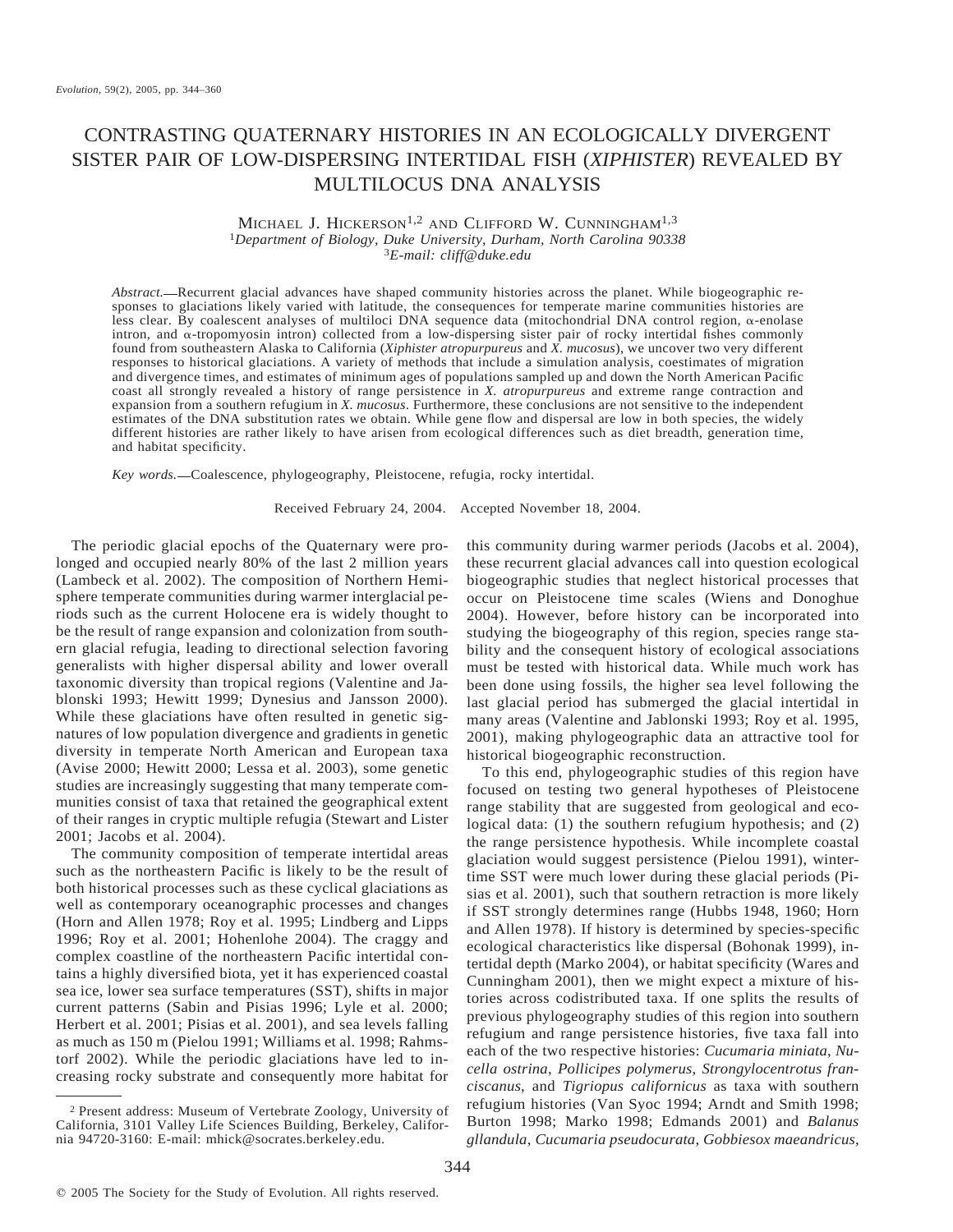*Littorina scutulata*, and *Nucella lamellosa* as taxa with range persistence histories (Arndt and Smith 1998; Kyle and Boulding 2000; Hickerson and Ross 2001; Marko 2004; Sotka et al. 2004).

In this study we collect multiloci DNA sequence data in a sister pair of coexisting rocky intertidal fish, the black prickleback and rock prickleback (*Xiphister atropurpureus* and *X. mucosus*, respectively), members of the family Stichaeidae and order Perciformes (Stoddard 1985; Yatsu 1986). Both species have similar dispersal capabilities and nearly identical ranges that presently span the rocky intertidal from California to southeastern Alaska, half of which was glaciated during at least the last two glacial maxima (LGMs; Yokoyama et al. 2001; Mecklenburg et al. 2002).

While similarities between *X. atropurpureus* and *X. mucosus* include nearly identical ranges, breeding habitats, and dispersal that is actively resisted during larval and adult stages (Hart 1973; Wourms and Evans 1974; Marliave 1986; Mecklenburg et al. 2002), there are several ecological differences that could have influenced gene flow and the probability of range persistence during the Pleistocene. Characteristic ecological differences distinguishing *X. mucosus* from *X. atropurpureus* include a more specialized herbivorous diet that seasonally varies, larger adult size, (Barton 1982; Horn et al. 1982; Horn 1983), and more than twice the age at sexual maturity in *X. mucosus* (Fitch and Lavenberg 1975). Another key difference is that *X. mucosus* is more restricted to open coastline locations (not within bays or inlets), whereas *X. atropurpureus* is found in both open coastline locations and areas within bays and inlets that are exposed enough to receive a sufficient amount of wave action (Hart 1973; Eschmeyer et al. 1983).

To distinguish between the southern refugium and range persistence hypotheses, we collected DNA sequence data from two nuclear loci (introns from  $\alpha$ -enolase and  $\alpha$ -tropomyosin) and one mitochondrial DNA (mtDNA) locus (control region). Fortunately, the two tested histories (southern refugium and range persistence) are predicted to have two very different phylogeographic signatures that are testable with coalescent models used to estimate population divergence times and minimum population ages. As criteria for rejecting the southern refugium hypothesis, we use divergence time estimates between population pairs that span the glacial margin (Fig. 1) that are an order of magnitude greater than 19,000 years, the time of the LGM (Anderson 1968; Blaise et al. 1990; Sabin and Pisias 1996). Likewise, rejecting the southern refugium hypothesis includes minimum population age estimates greater than 190,000 years for populations north of the glacial margin (Fig. 1).

While the methods used here are based on a variety of models that are all far simpler than the actual biogeographic histories, robust conclusions can be obtained from strong concordance among methods. For example, we used models that ignore subdivision (Saillard et al. 2000), migration (Nei and Li 1979), divergence time (Beerli and Felsenstein 2001), and models that account for both divergence time and migration at the expense of ignoring other parameters (Nielsen and Wakeley 2001). However, we investigate the validity of oversimplification in some of these models by simulation (Excoffier et al. 2000). While we do not specifically focus



FIG. 1. Sample sites of *Xiphister atropurpureus* and *X. mucosus*. The dotted line depicts the approximate coastline at the last glacial maximum (LGM), and the shaded region depicts the approximate extent of glaciations at the LGM. *Xiphister atropurpureus* was found and collected in sites A through F, whereas *X. mucosus* was found and collected from sites A, C, E, and G.

on migration estimates, we argue that this parameter must be considered in the context of other parameters describing population subdivision and age because presence of migration decreases the ability to discriminate between older population ages (Nielsen and Slatkin 2000; Nielsen and Wakeley 2001; Kalinowski 2002a).

## MATERIALS AND METHODS

## *Collections and Geographic Sampling*

Specimens of *X. mucosus* and *X. atropurpureus* were collected from populations throughout their ranges from southeastern Alaska to central California in the summer of 1999 and 2001. The sampling localities of these species were divided into three regions: (1) south coast; (2) Strait of Georgia; and (3) north coast (Fig. 1). The south coast region corresponds to areas proximal to the putative southern refugium that was spared from glaciation at the LGM, and includes sampling localities in Tillamook, Oregon; Monterey, California; and San Simeon, California. The Strait of Georgia is an inland waterway that was glaciated at the LGM (Fig. 1) between Vancouver Island and mainland British Columbia and includes sampling localities in Campbell River, British Columbia, and Orcas Island, Washington. The north coast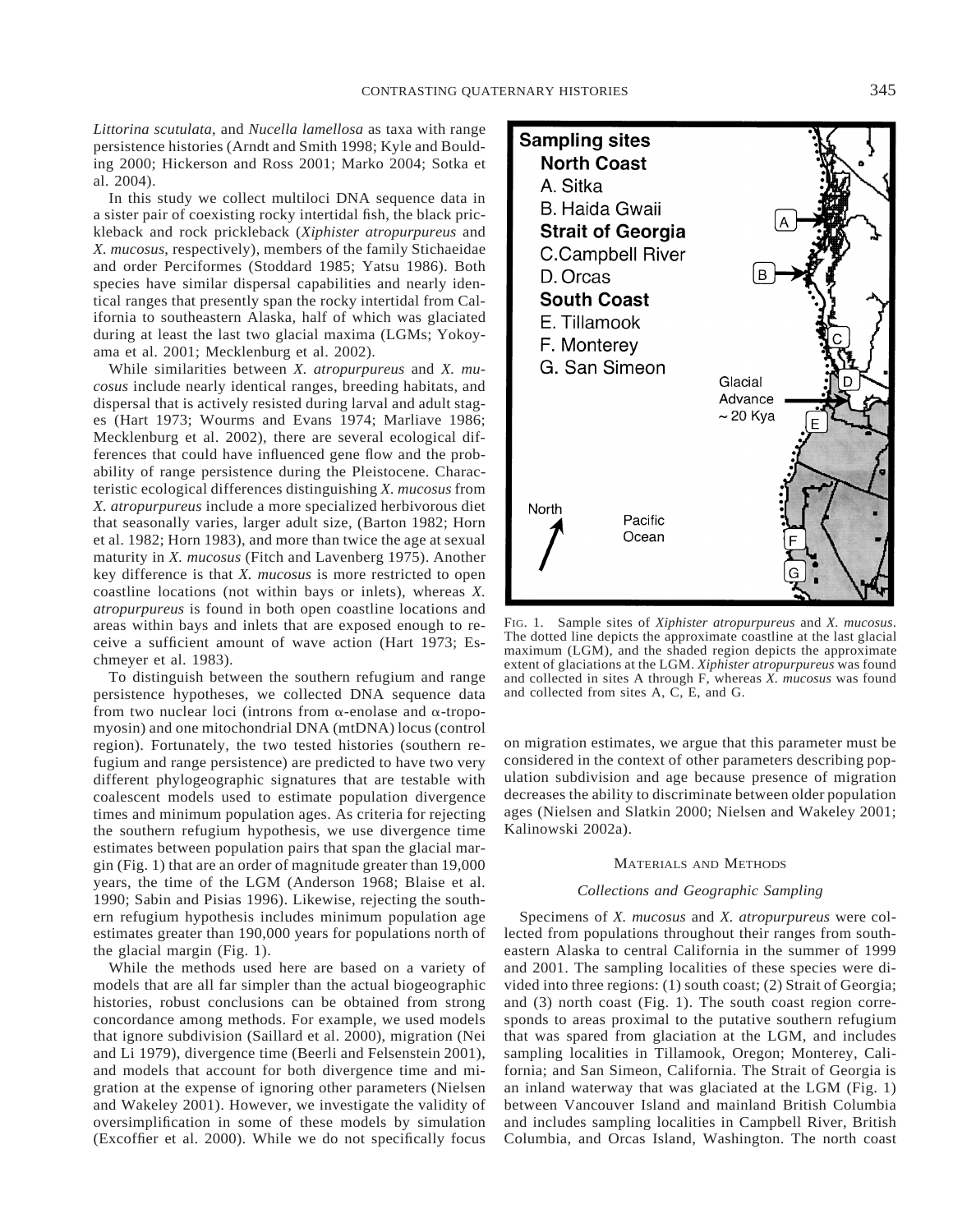| No. unique            |             |              |             |                    |                  |
|-----------------------|-------------|--------------|-------------|--------------------|------------------|
| Species, Gene         | No. alleles | alleles      | Sample size | Population         | $\boldsymbol{H}$ |
| X. atropurpureus      |             |              |             |                    |                  |
| control region        | 40          | 28           | 10          | Sitka, AK          | 0.8211           |
|                       |             |              | 11          | Haida Gwaii, BC    | 0.8657           |
|                       |             |              | 12          | Campbell River, BC | 0.6958           |
|                       |             |              | 13          | Orcas, WA          | 0.8988           |
|                       |             |              | 13          | Tillamook, OR      | 0.8248           |
|                       |             |              | 10          | Monterey, CA       | 0.9473           |
| $\alpha$ -enolase     | 18          | 10           | 12          | Sitka, AK          | 0.8116           |
|                       |             |              | 16          | Haida Gwaii, BC    | 0.8871           |
|                       |             |              | 12          | Campbell River, BC | 0.8261           |
|                       |             |              | 14          | Orcas, WA          | 0.6878           |
|                       |             |              | 6           | Tillamook, OR      | 0.6667           |
|                       |             |              | 12          | Monterey, CA       | 0.7826           |
| $\alpha$ -tropomyosin | 24          | 10           | 14          | Sitka, AK          | 0.8783           |
|                       |             |              | 8           | Haida Gwaii, BC    | 0.8000           |
|                       |             |              | 8           | Campbell River, BC | 0.8667           |
|                       |             |              | 10          | Orcas, WA          | 0.6105           |
|                       |             |              | 12          | Tillamook, OR      | 0.5072           |
|                       |             |              | 8           | Monterey, CA       | 0.9000           |
| X. mucosus            |             |              |             |                    |                  |
| control region        | 6           | $\mathbf{1}$ | 15          | Sitka, AK          | 0.3310           |
|                       |             |              | 9           | Orcas, WA          | 0.0000           |
|                       |             |              | 11          | Tillamook, OR      | 0.0000           |
|                       |             |              | 7           | San Simeon, CA     | 0.7912           |
| $\alpha$ -enolase     | 3           | 1            | 12          | Sitka, AK          | 0.0000           |
|                       |             |              | 12          | Orcas, WA          | 0.0000           |
|                       |             |              | 18          | Tillamook, OR      | 0.0000           |
|                       |             |              | 14          | San Simeon, CA     | 0.5185           |
| $\alpha$ -tropomyosin | 4           | 1            | 14          | Sitka, AK          | 0.4233           |
|                       |             |              | 14          | Orcas, WA          | 0.0000           |
|                       |             |              | 14          | Tillamook, OR      | 0.5079           |
|                       |             |              | 12          | San Simeon, CA     | 0.7246           |

TABLE 1. Sample sizes, number of alleles, number of unique alleles (alleles found only once in sample), and haplotype diversities of the sampled populations of *Xiphister atropurpureus* and *X. mucosus*. Haplotype diversities (*H*) were calculated using equation (8.4) in Nei (1987). The results in this table are based on the all of the DNA polymorphism data, regardless of possible intralocus recombination.

region corresponds to areas even further north of the glacial margin (Fig. 1), and includes localities in Sitka, Alaska, and the Queen Charlotte Islands (Haida Gwaii), British Columbia. Fin clips were taken from individuals and were stored in 100% ethanol. Sample sizes are indicated in Table 1.

To estimate the rates of DNA substitution, we used data from six species of *Pholis*, an intertidal fish genus that is closely related to *Xiphister* and is distributed on both sides of the Arctic Ocean (Robins and Ray 1986; Mecklenburg et al. 2002). The specimens of *P. gunnellus* were collected from three localities on the North American coast (Rockport, MA; Bar Harbor, ME; and Rocky Harbor, NF) and four localities on the European coast (Iceland, Ireland, Scotland, and southern Norway) in the fall of 2002. We collected specimens of the other *Pholis* species from various localities in the northeastern and northwestern Pacific Ocean during the summer of 2002. *Pholis picta*, *P. nebulosa*, and *P. crassispina* were collected from various localities on the coast of Hokkaido, Japan. *Pholis ornata* and *P. laeta*, were collected from Friday Harbor, Washington.

## *DNA Sequence Markers*

DNA sequence data were collected from three loci (419– 457 bp 5' end portion of the mtDNA control region, 420 bp  $\alpha$ -enolase intron, and 495 bp  $\alpha$ -tropomyosin intron). The intron sequences include 13–20 bp of flanking exon sequences. Sample sizes from each locus are given on Table 1. DNA was extracted using a Qiagen (Valencia, CA) DNA extraction kit following the manufacturer's protocol. After samples were incubated for 12 h in 0.18 ml of lysis buffer and 0.02 ml proteinase K, DNA was purified using the silica gel spin column provided in the kit. Under the specified salt and pH conditions, DNA was retained within the silica matrix.

The control-region fragment was amplified from both species using A-PRO 5'-TTCCACCTCTAACT CCCAAAGCT AG and 3'-TATGCTTTAGTTAAGGCTACG as primers (Lee et al. 1995). The fragment containing the  $\alpha$ -enolase intron VIII was amplified using CCAGGCACCCCAGTCTA CCTG as the 5' primer and TGGACTTCAAATCCCCCGA TGATCCCAGC as the 3' primer (Friesen 1997). The fragment containing the  $\alpha$ -tropomyosin intron V was amplified using GAGTTGGATCGCGCTCAGGAGCG as the 5' primer and CGGTCAGCCTCCTCAGCAATGTGCTT as the 3' primer (Friesen et al. 1999). Polymerase chain reaction (PCR) amplifications of the control-region fragment were carried out in 50-µl reactions: 50 mM Tris-HCl(pH 9.0), 20 mM ammonium sulfate,  $1.5$  mM  $MgCl<sub>2</sub>$ ,  $250$  mM each dNTP,  $500$ nM each primer,  $0.1-1.0 \mu g$  of genomic DNA, and  $0.5 \mu m$ of Taq DNA polymerase. PCR conditions for the amplification of  $\alpha$ -enolase intron and the  $\alpha$ -tropomyosin intron were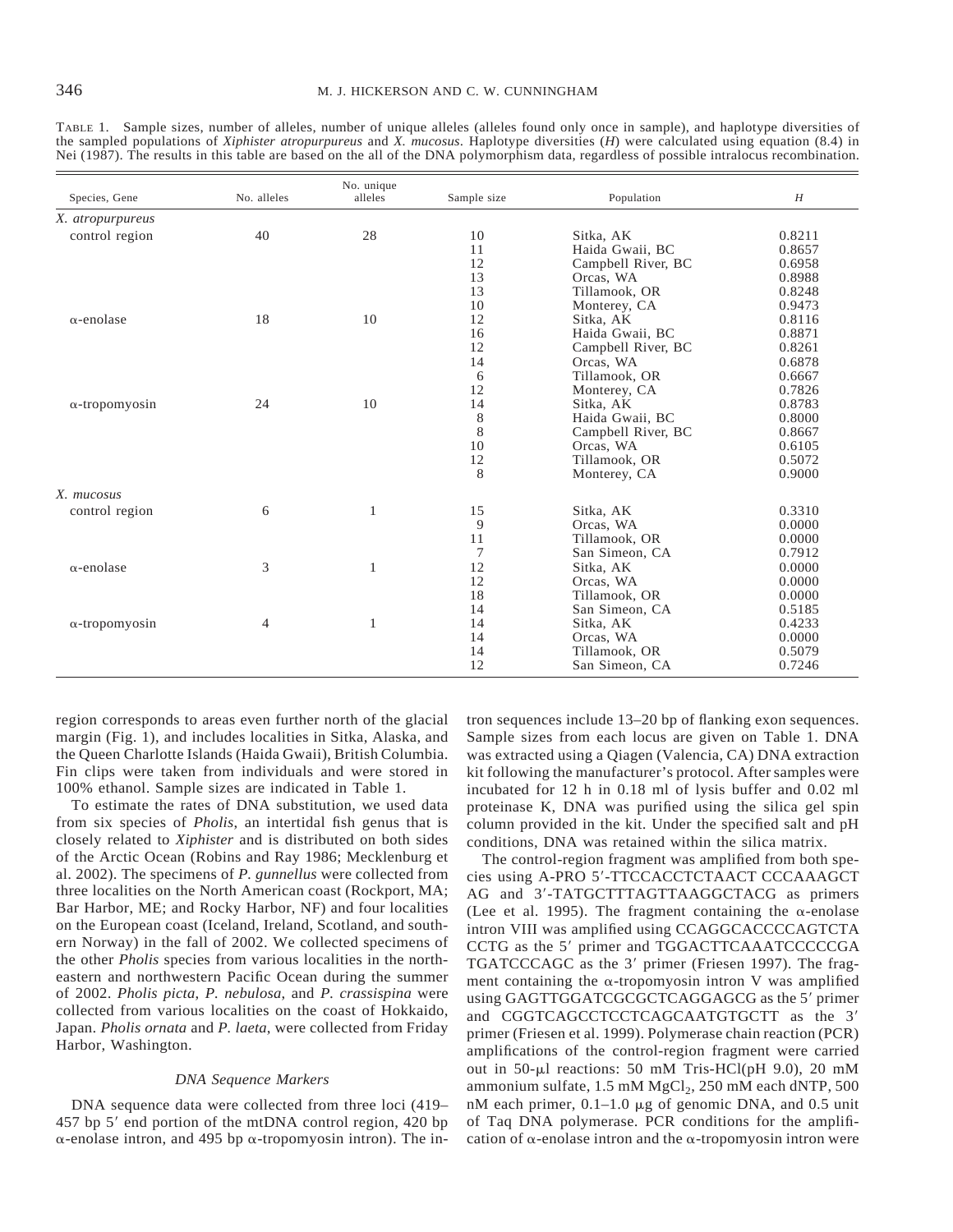similar except for being 2.5 mM MgCl<sub>2</sub> in the case of  $\alpha$ enolase intron and 1.25 mM DMSO in the case of the  $\alpha$ tropomyosin intron. Specific thermocycling parameters were optimized and varied depending on species and gene amplified. Reactions without genomic DNA were included in every amplification series to screen for possible foreign-DNA contamination. Each amplified product was extracted using a QIAquick gel extraction kit (Qiagen) following the manufacturer's guidelines. The extracted double-stranded DNA was cycle-sequenced by the dideoxy chain termination method using an ABI Prism dye terminator cycle sequencing ready reaction kit (Applied Biosystems, Foster City, CA). Excess dye terminators were removed by ethanol precipitation. Single-stranded dideoxy chain terminated products were sequenced with an automated sequencer in both directions (Applied Biosystems, 373A). To discern both nuclear alleles from heterozygous individuals observed to have more than one equally intense multiple peak in direct sequences of PCR products (both directions), products were TA cloned (Invitrogen, Carlsbad, CA) and sequenced. Multiple clones were analyzed (both directions) until the phase of polymorphisms was discerned.

The DNA sequences of *X. atropurpureus* were submitted to GenBank using the following accession numbers: mtDNA control region, AY554422–AY554490; a-enolase, AY554704– AY554776; and  $\alpha$ -tropomyosin, AY554906–AY554965. The DNA sequences of *X. mucosus* were submitted to GenBank using the following accession numbers: mtDNA control region, AY554565–AY554606; a-enolase, AY554607–  $AY554692$ ; and  $\alpha$ -tropomyosin, AY554839–AY554898. The DNA sequences of *P. gunnellus* were submitted to GenBank using the following accession numbers: mtDNA control region, AY554491–AY554549; a-enolase, AY554704– AY554776; and  $\alpha$ -tropomyosin, AY554906–AY554965. The mtDNA control region sequences for the five North Pacific *Pholis* species were submitted to GenBank using the following accession numbers: *P. ornata*, AY554555; *P. laeta*, AY554556; *P. picta*, AY554553; *P. nebulosa*, AY554554; and *P. crassispina*, AY554550–AY554552. The a-enolase sequences for the five north Pacific *Pholis* species were submitted to GenBank using the following accession numbers: *P. ornata*, AY554695; *P. laeta*, AY554696; *P. picta*, AY554698; *P. nebulosa*, AY554697; and *P. crassispina*, AY554699–AY554703. The a-tropomyosin sequences for the five North Pacific *Pholis* species were submitted to GenBank using the following accession numbers: *P. ornata*, AY554902; *P. laeta*, AY554901; *P. picta*, AY554900; *P. nebulosa*, AY554903; and *P. crassispina*, AY554899.

#### *Genetic Diversity and Selective Neutrality*

A measure of genetic diversity of each sampled population was calculated using Nei's haplotype diversity (Nei 1987). Tajima's *D* (Tajima 1989) statistic was applied to test the null hypothesis of selective neutrality for each locus within each species. Significance was tested by comparisons to null distributions constructed from 10,000 random Monte Carlo permutations of the original data matrix using program Arlequin 2.001 (Schneider et al. 1997). All calculations using Arlequin used a model of DNA substitution that best approximated the best-fit model determined by MODELTEST.

#### *Recombination*

Population genetic models used for the inference of population history usually assume that the genealogical history of each locus is bifurcating, such that intralocus recombination is negligible. Therefore, we identified potential cases of recombination in our intron loci so that only blocks of nonrecombining sets of linked nucleotides were used for genealogical analyses. Because recurrent mutations are likely to be rare in the two intron loci used in this study (approximately 10-fold lower DNA substitution rates than the mtDNA control region rate), we used Hudson's four-gamete test of recombination to identify likely blocks of nonrecombining sequence (Hudson 1985). As a way to identify such blocks, we employed SITES (Hey and Wakeley 1997) and such blocks were confirmed to be consistent with no recombination if they yielded a consistency index of 1.0 when the data was used to reconstruct a tree by way of maximum parsimony using PAUP (ver. 4.0 b10; Swofford 2000).

## *Phylogenetic Analysis*

For both species, parsimony trees were constructed from a parsimony analysis (PAUP, v 4.0 b10; Swofford 2000). Each pool of most parsimonious trees was compared to a maximum likelihood phylogeny (Swofford 2000) constructed using the best-fit model of evolution (Goldman 1993b; Cunningham et al. 1998). The best-fit model of DNA sequence evolution for each locus was determined using MODELTEST (Posada and Crandall 1998). Heuristic searches were performed with stepwise addition and TBR branch swapping with zero-length branches collapsed. Sequences were aligned by eye. For the two intron loci, analyses were conducted on the nonrecombinant blocks identified by SITES and Hudson's four-gamete test (Hudson 1985).

#### *Rates of DNA Substitution*

Parameter estimates used to distinguish alternate population histories often rely on assumptions about the rates of DNA substitution. These parameters include divergence times, historical effective population sizes, and minimum population ages. The rates of substitution for the three loci were estimated from three measurements of corrected genetic divergence between five Pacific and one Atlantic representative of the intertidal fish genus *Pholis*, an intertidal genus that is closely related to *X. atropurpureus* and *X. mucosus* (Stepien et al. 1997). As with many other temperate marine taxa, the Atlantic species (*P. gunnellus*) is nested within several Pacific congeners (Yatsu 1985), suggesting its ancestor migrated from the Pacific during the trans-Arctic interchange 2.4–3.5 million years ago (Durham and MacNeil 1967; Vermeij 1991). North Atlantic *Pholis* (*P. gunnellus*) is found on both the American and European coastlines, and the samples from each region (26 and 33 individuals from each) were compared independently to each of the five potential North Pacific sister taxa (*P. ornata*, *P. laeta*, *P. picta*, *P. nebulosa*, and *P. crassispina*). Subsequently, the mean was used for the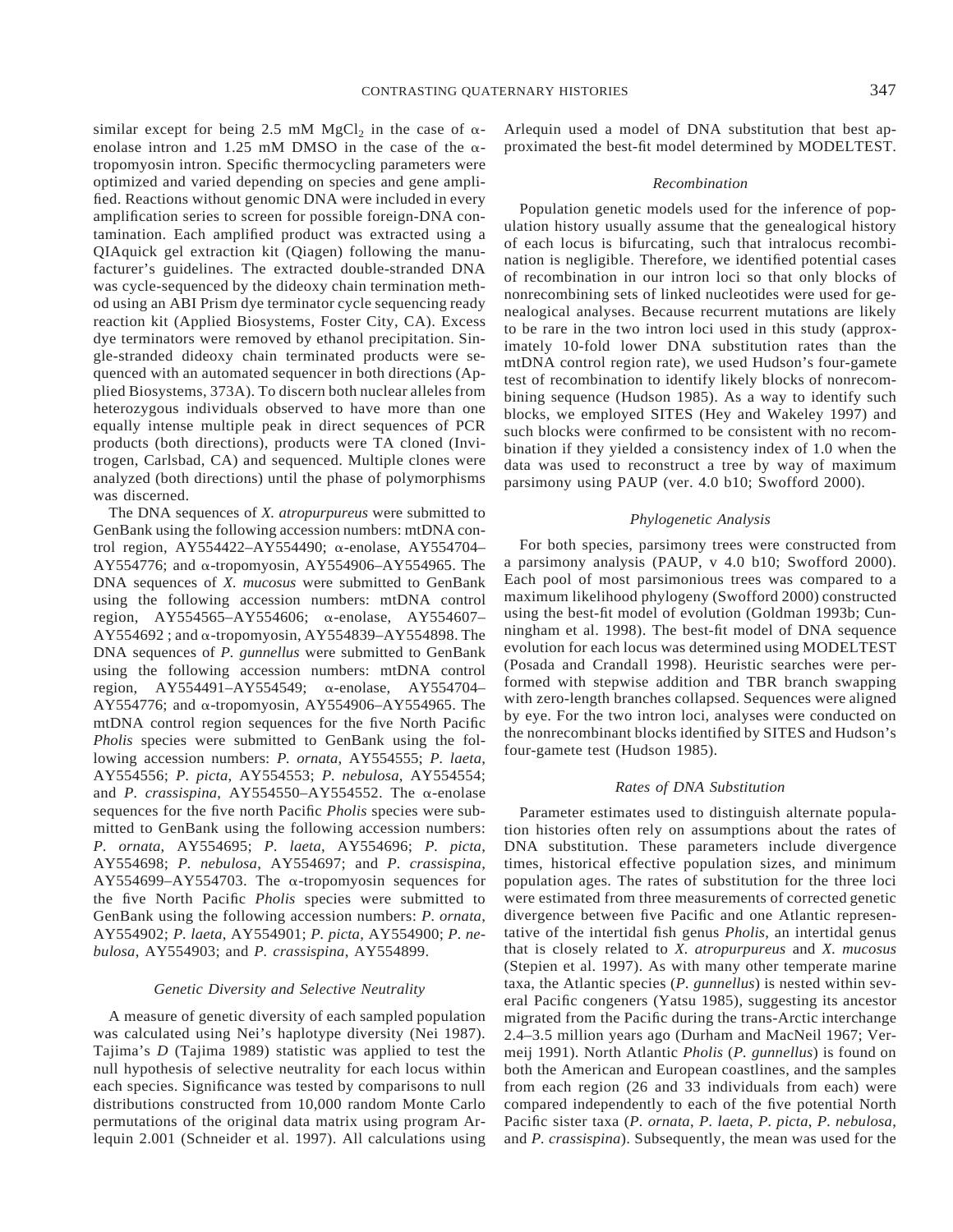overall estimate. To correct for ancestral polymorphism, we used the larger intraspecific samples of *P. gunnellus*. Specifically, because large within species samples (more than five individuals) were only available from this species, the mean number of pairwise distances between individuals within the North American and European coastlines were used to correct for ancestral polymorphism using Nei and Li's corrected divergence (Nei and Li 1979). We estimated the rates based on maximum likelihood genetic distances to correct for multiple hits using the best-fit model of DNA substitution (Goldman 1993a; Cunningham et al. 1998) as determined by MODELTEST (Posada and Crandall 1998). Because a 3.5 million years date for the opening of the Bering Strait is a maximum age for divergence between Pacific and Atlantic *Pholis*, our estimate can therefore be viewed as a minimum estimate of substitution rates. Assuming a single molecular clock is hazardous, however, and therefore we always ask whether applying a two-fold higher rate would change our conclusions.

## *Isolation by Distance*

The observed relationship between geographical and genetic distance was compared to equilibrium expectations (Slatkin 1993). We used the program Arlequin 2.001 (Schneider et al. 1997) to calculate pairwise estimates of *Nm* (*N*, effective population size; and *m*, per generation probability of migration), which were based on pairwise  $\Phi_{ST}$ . To determine significance, the correlation between log(*Nm*) and log(km) matrices was compared to 1000 randomly permuted matrices using a Mantel test. Additionally, as an overall gauge of population subdivision, we calculated  $\Phi_{ST}$  based on each entire sample using Arlequin. For the intron loci, these estimates were based on the nonrecombinant blocks identified by SITES and Hudson's (1985) four-gamete test. All calculations using Arlequin used a model of DNA substitution that best approximated the best-fit model determined by MO-DELTEST.

## *Estimates of Migration Rates and Divergence Times*

We used divergence time estimates to test the southern refugium hypothesis using a coalescent model that simultaneously estimates migration and divergence time (MDIV; Nielsen and Wakeley 2001) and represents an explicitly nonequilibrium approach. As a comparison, we also obtained migration estimates based on two equilibrium approaches; one based on a coalescent model in which population divergence times are assumed to be infinite (MIGRATE; Beerli and Felsenstein 2001) and one based on pairwise  $\Phi_{ST}$  values calculated using Arlequin 2.001.

While MIGRATE assumes infinite divergence time among all population, MDIV estimates this divergence time in addition to migration between a pair of populations using a Markov chain Monte Carlo (MCMC) algorithm. Migration rate and divergence time are parameters that covary and are difficult to distinguish using traditional methods (Wakeley 1996; Kalinowski 2002a); Nielsen and Wakeley's (2001) MDIV method, however, uses a Bayesian framework to estimate both parameters by calculating the posterior probabilities given the genealogy (Nielsen and Wakeley 2001) under a finite sites model of sequence evolution (Hasegawa et al. 1985). The product of the posterior densities from the three loci were used to obtain multilocus estimates of migration among the adjacent pairs of populations. We constructed 95% confidence intervals around the maximum posterior estimate of migration with likelihood ratio tests (Nielsen and Wakeley 2001), in which the test statistic is assumed to follow a  $\chi^2$  distribution with one degree of freedom. To assure that MDIV converged on consistent estimates of the parameter values, multiple Markov chains that used different starting parameters and genealogies were run. Each Markov chain used  $5 \times 10^6$  steps and a burn-in time of  $2 \times 10^5$  steps.

For the divergence time parameter we used uninformative (flat) priors bounded by zero and a biologically plausible value (e.g., 2 million years). We compared MDIV estimates of divergence time with migration to estimates that are based on a model in which migration is assumed to be zero (Nei and Li 1979). We considered divergence time estimates greater than 190,000 years between adjacent populations spanning the glacial margin (between the Tillamook and Orcas samples; Fig. 1) as criterion for rejecting the southern refugium hypothesis. Although this is an order of magnitude older than the LGM, this requirement is robust to molecular-clock assumptions. In both types of divergence time estimates, the analysis of the intron data was only based on the data from the nonrecombinant blocks. For the intron loci, all migration rate and divergence time estimates were based on the nonrecombinant blocks identified by SITES and Hudson's (1985) four-gamete test.

## *Ages of Geographically Restricted Clades*

As another means of testing the southern refugium hypothesis, we used subsets of the genealogical control region data to estimate the minimum ages of populations or geographic regions using an approach borrowed from the human genetics literature (Saillard et al. 2000). In this case, if estimates of populations north of the glacial margin (Fig. 1) are older than the LGM, we rejected the southern refugium hypothesis. This method involves identifying groups of related alleles that are restricted to a geographical area and use the mutational genealogies of these alleles to estimate the minimum ages of these geographical areas. For example, if an allele and most of its descendants are restricted to a particular area (geographically restricted clades), then it is likely those alleles arose in that area (Satta and Takahata 2004), making the age of that clade an approximation of that locality's minimum age. This approach is most effective if there are multiple geographically restricted clades in the dataset. We considered clades using two criteria: (1) if an ancestral allele and all of its descendants are indicated as a monophyletic clade in a strict consensus parsimony tree; and (2) if all but one of these alleles are restricted to a population or an region of interest. In this case, an allele was regarded to be ancestral if it was closest to the root determined using the heuristic method implemented in the program TCS (Castelloe and Templeton 1994; Clement et al. 2000). The area of interest might be a single collection locality or might be a larger area such as all populations north of the glacial margin. We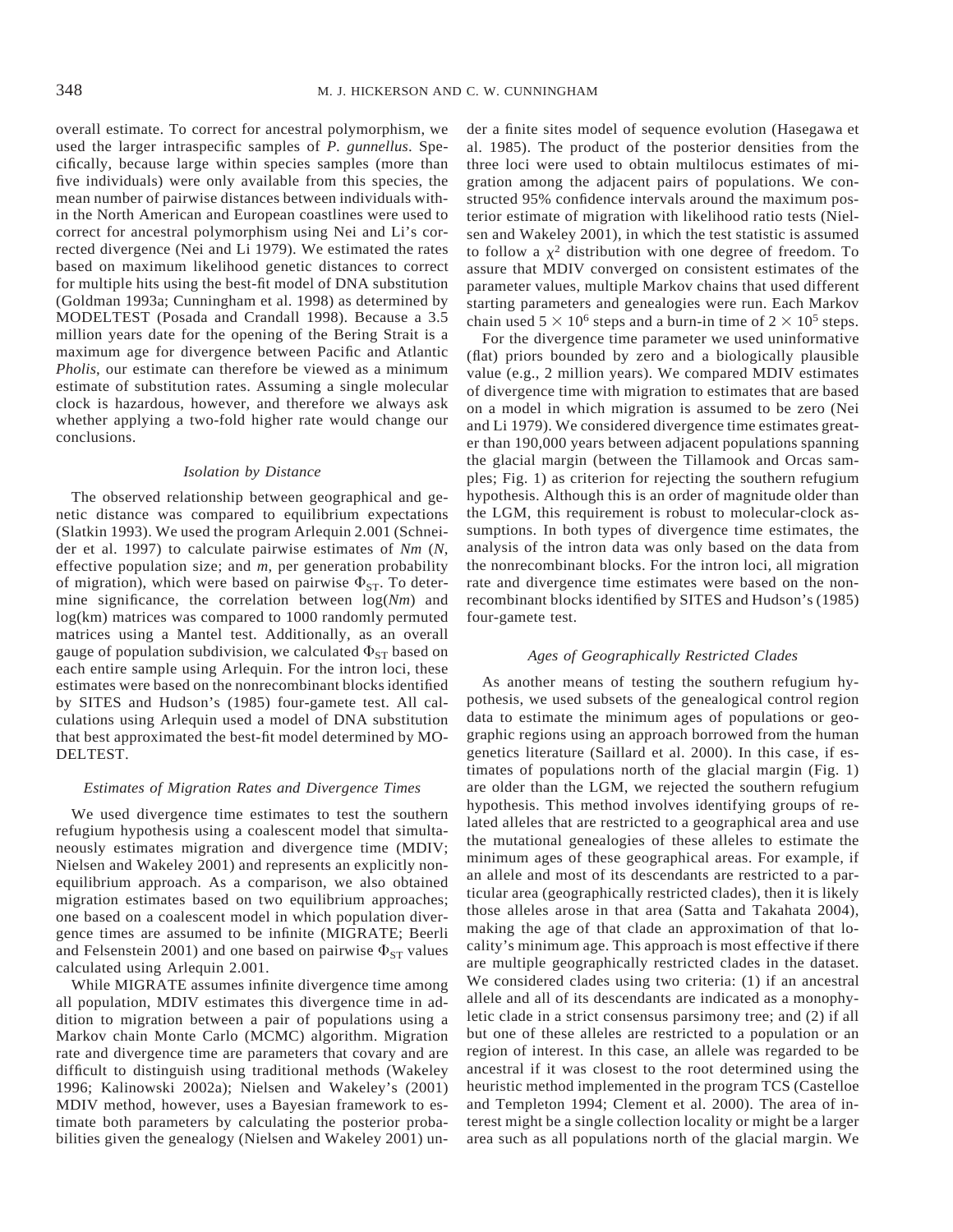estimated the ages of the geographically restricted clades using two coalescent-based methods.

Following Saillard et al. (2000), we estimated the time to the most recent common ancestor of each set of geographically restricted alleles from the average number of mutations between the ancestral and descendant alleles given an assumed mutation rate. Saillard's estimate assumes a starlike genealogy and constructs confidence intervals for this age estimate from the mutational variance and by using the degree to which the genealogy deviates from a star phylogeny. Age estimates of populations north of the glacial margin (Fig. 1) that are older than the LGM were considered rejections of the southern refugium hypothesis.

#### *Simulation Analysis*

The highly stochastic processes underlying phylogeographic data can make comparing alternate population histories hazardous without conducting a simulation analysis. As a heuristic guide to hypothesis testing, we therefore conducted a simulation-based power analysis of divergence time estimates that ignore migration (Nei and Li 1979) using empirically derived coestimates of migration and divergence from *X. atropurpureus* (MDIV; Nielsen and Wakeley 2001). Similar to Knowles (2001). We specifically estimate the minimum divergence time for rejecting the southern refugium history in this species and the statistical power for this test, defined as the probability of a test statistic rejecting the southern refugium history given that the estimated population history is the true history. To this end, we employ Nei and Li's (1979) corrected nucleotide divergence as a test statistic and focus on the divergence time estimate between Orcas and Tillamook, the adjacent pair of *X. atropurpureus* populations that span the putative glacial margin at the LGM (Fig. 1). Using SIMCOAL (Excoffier et al. 2000), we generated computer simulations that incorporate the stochastic processes of the coalescence, DNA mutation, and migration. This simulates replicate genealogies on which the test statistic is calculated. This was done for two specific histories: a constrained southern refugium history and an estimated history using the empirical parameter estimates from *X. atropurpureus*. Nei and Li's corrected divergence was obtained from these simulated datasets by ARLEQUIN (Schneider et al 1997).

With sample sizes identical to those of *X. atropurpureus*, a six-population history was simulated 1000 times under each of these two population histories. Under the estimated history, samples were simulated using divergence times corresponding to the empirical MDIV divergence time estimates obtained from adjacent *X. atropurpureus* population pairs (Fig. 2, see also Table 3). Going backward in time, adjacent populations representing our samples would sequentially merge according to these divergence time estimates and merged ancestral populations would further merge with respect to these estimates (Fig. 2). Samples would be simulated identically under the southern refugium history, with the exception of the divergence times being proportionally rescaled such that divergence times involving comparisons north of or spanning the glacial margin are less than 19,000 years ago. Migration rates between adjacent populations and effective



FIG. 2. Graphical representations of two hypothesized population histories simulated in SIMCOAL. (A) Population history with migration rates and divergence times based on MDIV estimates between adjacent populations of *Xiphister atropurpureus*. (B) Southern refugium history in which simulations used the identical parameter values that were used in (A), with the exception of divergence times being proportionally rescaled such that divergences that span or are north of the glacial margin are less than 19,000 years ago. Models (A) and (B) used effective population size estimates from *X. atropurpureus* using MIGRATE. In the case of the population trichotomy, Tillamook and the population ancestral to populations Orcas through Sitka are each founded by 100 individuals from the ancestral Monterey population, whereas the remaining divergence events involve 100 individuals from a southern ancestral population colonizing a new northern population. These graphical depictions are based on the mitochondrial DNA empirical estimates (threeloci and intron graphical depictions not shown).

population sizes were constrained to be the empirical estimates obtained from *X. atropurpureus* using the MDIV and MIGRATE estimates, respectively (assuming a stepping stone model in the latter case). Although ideally the test statistic would be obtained from the same method as the divergence time estimate used for constraining the two histories (MDIV), Nei and Li's estimate facilitates rapid calculation from the simulated datasets and is expected to have a downward bias given migration (Kalinowski 2002a), such that it is conservative with respect to rejecting the southern refugium hypothesis. Divergence/founding events involved 100 individuals from the ancestral population colonizing the new population followed by instantaneous growth to its current size, such that southern populations were always ancestral to a northern population at the time of population divergence. In the case of a population trichotomy, the two most northern populations are each founded by 100 individuals from the southernmost population (the ancestral population). The effective size of every ancestral population is the mean of its two daughter populations, and migration rates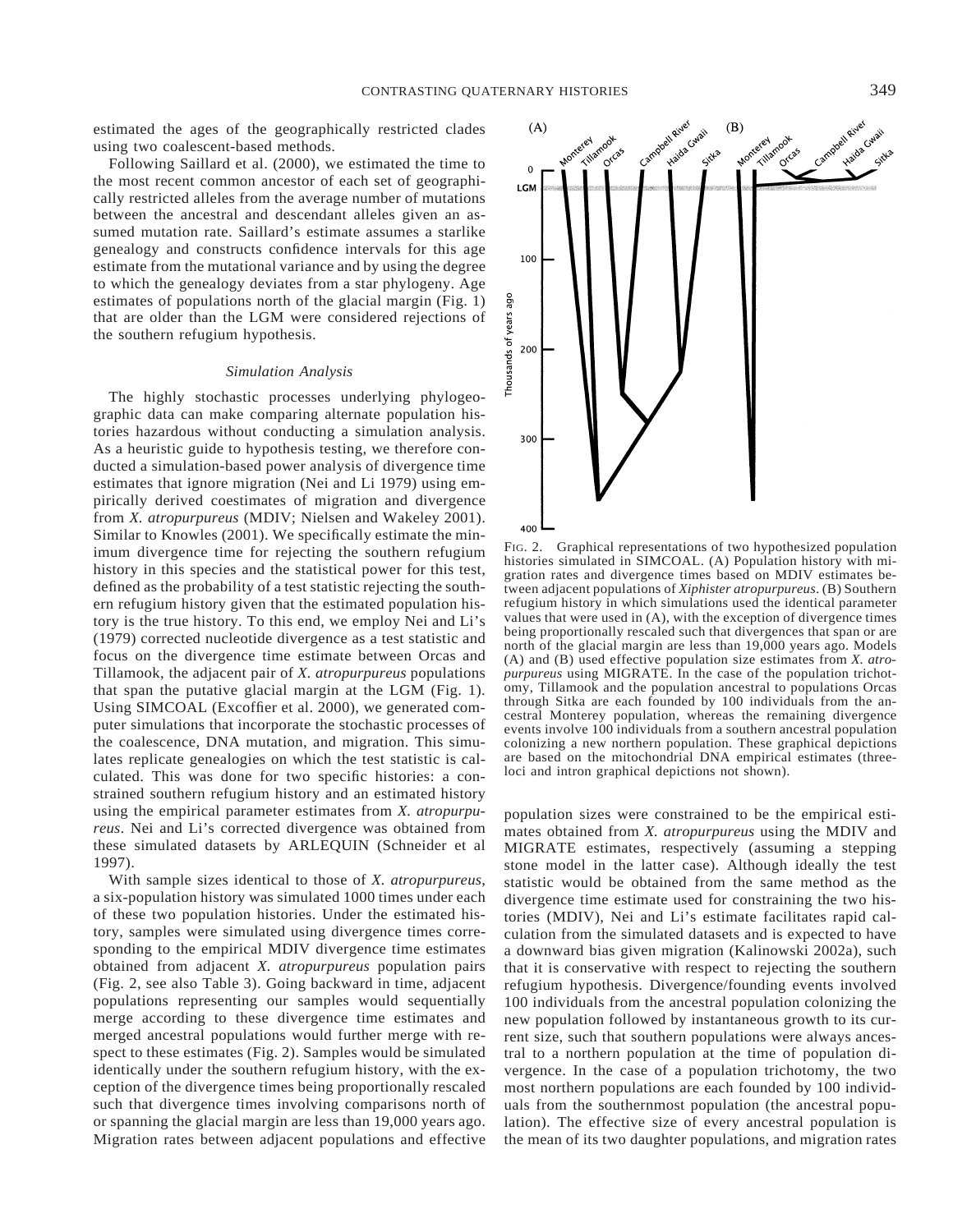| Locus                                 | Mitochondrial DNA<br>control region                  | $\alpha$ -enolase                                      | $\alpha$ -tropomyosin                                  |
|---------------------------------------|------------------------------------------------------|--------------------------------------------------------|--------------------------------------------------------|
| (A) Overall $\Phi_{ST}$               |                                                      |                                                        |                                                        |
| Xiphister atropurpureus<br>X. mucosus | $0.417 \; (P \leq 0.001^*)$<br>$0.551 (P < 0.001^*)$ | $0.136$ ( $P < 0.001^*$ )<br>$0.202$ ( $P < 0.001^*$ ) | $0.041$ ( $P = 0.007^*$ )<br>$0.163$ ( $P = 0.001^*$ ) |
| (B) Mantel tests                      |                                                      |                                                        |                                                        |
| X. atropurpureus<br>X. mucosus        | $P = 0.678$<br>$P = 0.091$                           | $P = 0.893$<br>$P = 0.335$                             | $P = 0.773$<br>$P = 0.811$                             |
| $(C)$ Tajima's D                      |                                                      |                                                        |                                                        |
| X. atropurpureus<br>X. mucosus        | $-0.26$ $(P = 0.42)$<br>$-1.60$ $(P = 0.05^*)$       | $-0.25$ $(P = 0.42)$<br>$-1.105$ ( $P = 0.14$ )        | $0.38$ $(P = 0.35)$<br>$0.59$ $(P = 0.09)$             |

TABLE 2. (A) Overall  $\Phi_{ST}$ ; (B) levels of significance of the Mantel tests comparing the correlation between pairwise  $\Phi_{ST}$  and geographic distance matrixes of the sampling localities to the null hypothesis that they are not correlated; (C) Tajima's *D* statistic (1989). Statistical significance (indicated by an asterisk) was tested using 10,000 Monte Carlo permutations of the dataset.

between ancestral populations are the rates between the ancestral population and its geographically closest daughter populations. Simulating both histories involved using the DNA substitution rates estimated from the trans-Arctic *Pholis* data. Intralocus rate heterogeneity was also built into the simulations, and we used the parameters estimated from the best-fit model of sequence evolution estimated from the empirical data using MODELTEST (Posada and Crandall 1998). This simulation analysis was conducted from the mtDNA data, the intron data, and the combined three-loci data. In all cases, the empirically derived parameter constraints used the respective combined parameter estimates from *X. atropurpureus*. In the case of the intron and three-loci simulated data, Nei and Li's corrected divergence time was calculated as the mean across loci.

We first obtained the distributions for our test statistic simulated 1000 times under both histories (Fig. 2) and verified their monotonicity. Because the monotonicity of these distributions implies monotonicity of the corresponding power functions, statistical power is essentially the probability of the test statistic rejecting the null model (constrained history) given that the alternative model (estimated history) is the true model at a certain  $\alpha$ -level (Casella and Berger 1990). Because divergence time will be close to the end of parameter space (zero) under the constrained southern refugium history, we chose the highest 5% of the 1000 values of the test statistic simulated under the constrained southern refugium history  $(\alpha = 0.05;$  one-tailed test) as the empirical cutoff point for rejecting the southern refugium history. Although using the adjacent divergence times to constrain our histories stems from the linear arrangement of intertidal populations, other possible histories are conceivable, but are beyond the scope of this analysis.

## **RESULTS**

## *Genetic Diversity and Selective Neutrality*

Overall, there was a huge difference in genetic diversity between the two species. At the control region, haplotype diversity averaged  $0.84$  (SD = 0.08) in *X. atropurpureus*, whereas it averaged just  $0.28$  (SD = 0.37) in *X. mucosus*. These patterns of haplotype diversity at the intron loci were much the same, with *X. atropurpureus* averaging 0.78 (SD  $= 0.08$ ) and *X. mucosus* averaging 0.16 (SD  $= 0.24$ ). No relationship between haplotype diversity and latitude was found in the three loci collected from *X. atropurpureus* (Table 1). In fact, for the two introns, the mean haplotype diversity was lower south of the glacial margin than north of the glacial margin (0.72 vs. 0.80 for enolase, and 0.70 vs. 0.79 for tropomyosin). In contrast, a south-to-north decreasing gradient in haplotype diversity was found in *X. mucosus* at all three loci, with the mean haplotype diversity south of the glacial margin consistently higher than north of the margin (0.40 vs. 0.16 for control region, 0.26 vs. 0.0 for enolase, and 0.62 vs. 0.21 for tropomyosin). Tajima's (1989) *D* statistic was applied to test the null hypothesis of selective neutrality for each locus within each species and indicated only one significant deviation from the neutral model (Table 2). The exception was the mtDNA control region in *X. mucosus*, where there was a significantly negative value. Although this pattern is expected when there is a selective sweep at a closely linked locus (or the locus itself), a significantly negative value is also expected when there is substantial population growth, which is consistent with the hypothesis of a northward expansion from a southern glacial refugium. However, because there was not a significantly negative Tajima's *D*-value in the two intron loci of *X. mucosus*, we can not entirely rule out a selection explanation in favor of a demographic expansion explanation.

#### *Recombination*

SITES and the four-gamete test of recombination identified two likely blocks of nonrecombining sequence (Hudson 1985) within both the  $\alpha$ -enolase and  $\alpha$ -tropomysin loci collected from *X. atropurpureus* (215 and 141 contiguous base pairs respectively; see Appendix, available online only at http://dx.doi.org/10.1554/04-126.1.s1). From *X. mucosus*, however, recombination was not detected in either intron loci. The variable sites and potential nonrecombinant blocks used for further analyses are shown in the online appendix.

## *Phylogenetic Analysis*

Maximum likelihood phylogenies were estimated based on best-fit models of evolution for the three loci from *X. atropurpureus* and *X. mucosus*. Although there are strong differences between the two species with respect to diversity levels and genealogical depths, the genealogical patterns within species were not inconsistent. Although this is expected from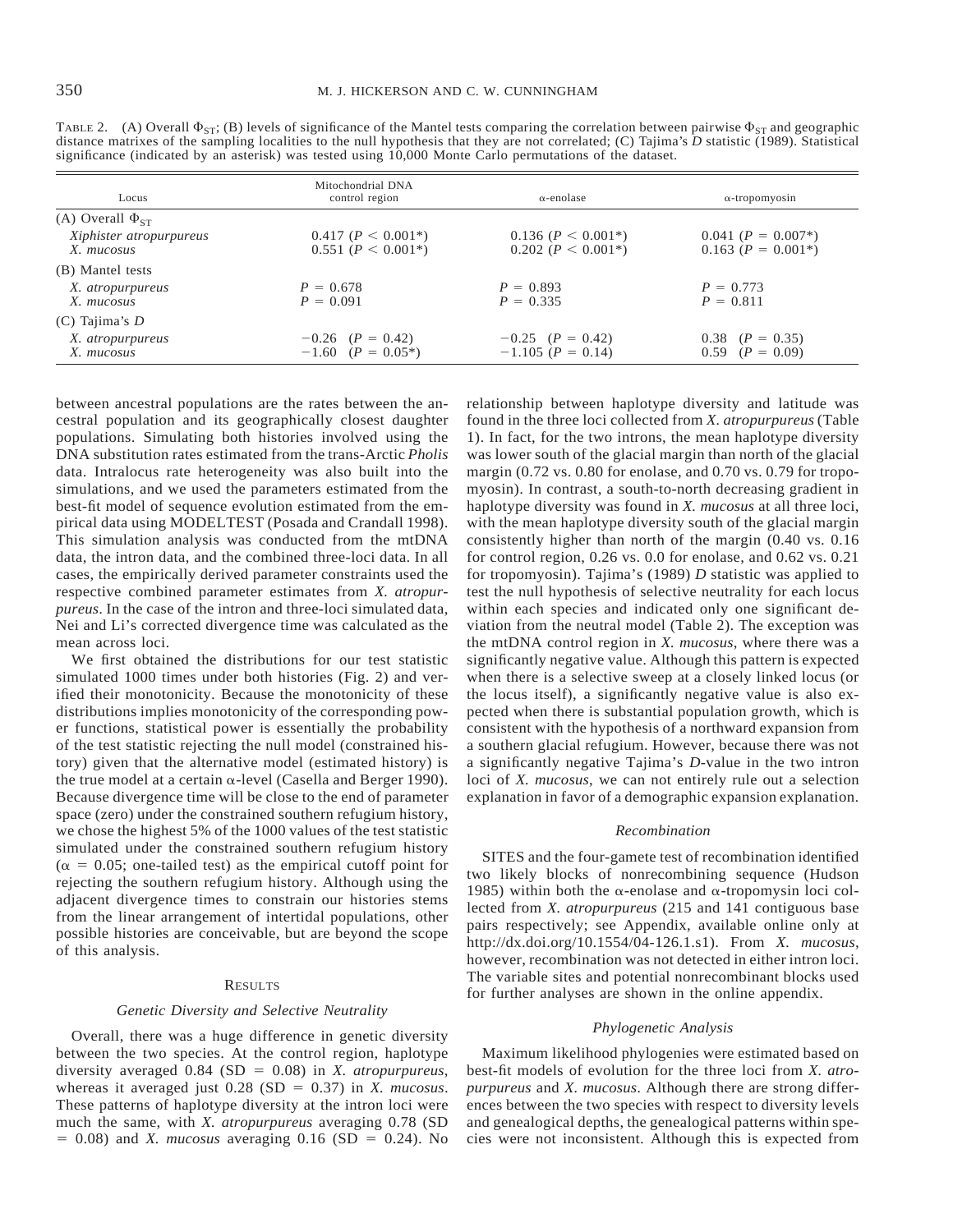

FIG. 3. Parsimony trees depicting genealogical relationships of three loci (mitochondrial DNA control region,  $\alpha$ -enolase intron, and  $\alpha$ tropomyosin intron) collected from *Xiphister atropurpureus* (A, B, C) and *X. mucosus* (D, E, F). The trees were constructed from PAUP\*4.0 b10 (Swofford 2000); for the control region, the tree was selected from a pool of most parsimonious trees based on the topology of the maximum likelihood phylogeny obtained under the best-fit model of evolution using MODELTEST. The alleles are depicted as circles and the size of each allele is proportional to its frequency. The shadings are based on three regions from which the samples were collected; black (north coast: Sitka, Haida Gwaii), gray (Strait of Georgia: Orcas, Campbell River), and white (south coast: Tillamook, Monterey, and San Simeon). The unobserved alleles are depicted at internal nodes using the smallest open circles. The black dots between the alleles are inferred mutations separating the different alleles. Alleles that are found in multiple regions are depicted with multiple shadings. The intron trees are based on the inferred nonrecombinant blocks (online Appendix). Each @ symbol refers to the most probable ancestral allele determined by the methods of Castelloe and Templeton (1994) as implemented in TCS (Clement et al. 2000) and two symbols within a tree indicates two roots with equal probability. The sets of control region alleles used for estimating the minimum ages of populations are regions indicated by asterisk, and these sets of alleles were revealed to be monophyletic in strict consensus parsimony trees. Clades were considered geographically restricted if all but one allele was found in a population or region of interest.

neutral loci that share a common history, the expected interloci variation in mutation rates and effective population sizes resulted in substantially less phylogeographic resolution at the intron loci. There was a single base insertion/deletion in both *X. atropurpureus* and *X. mucosus* at the tropomysin locus. For all three loci, *X. atropurpureus* has many more alleles than *X. mucosus* (Fig. 3, Appendix online) and many of the *X. atropurpureus* alleles are geographically restricted, as compared to *X. mucosus* (Appendix online). Finally, the patterns of geographic restriction are congruent among loci, although less resolved for the introns. For example, in *X. mucosus*, an entire control region clade is restricted to the southernmost locality (San Simeon), while this geographic restriction is manifested in enolase and tropomysin with the presence of only two geographically restricted alleles that are both restricted to San Simeon, the southernmost sampled population (Fig. 3).

#### *Rates of DNA Substitution*

By obtaining the mean estimate of corrected (multiple hits and ancestral polymorphism) nucleotide divergence across independent comparisons between the two *P. gunnellus* samples (North America and Europe) and the five potential North

Pacific sister taxa (*P. ornata*, *P. laeta*, *P. picta*, *P. nebulosa*, and *P. crassispina*), we obtained the three substitution rate estimates (Nei and Li 1979). For the control region, this yielded a rate of 0.85% million years, and for  $\alpha$ -enolase and  $\alpha$ -tropomyosin this yielded rates of 0.17% and 0.18% per million years respectively (one-half the commonly used divergence rate).

## *Isolation by Distance*

None of the species or loci showed the significant correlation between pairwise  $\Phi_{ST}$  and geographic distance that is expected at equilibrium under a stepping stone model (Table 2). The overall  $\Phi_{ST}$ -values in *X. atropurpureus* were significant at all three loci with the exception of the  $\alpha$ -tropomyosin locus (Table 2), while all three loci collected from *X. mucosus* suggested restricted gene flow between San Simeon (the most southerly population) and other sampled populations.

## *Estimates of Migration and Divergence Times*

In *X. atropurpureus*, the divergence time estimates between adjacent pairs of populations using the control region data ranged from 91,000 to 485,000 years, while in *X. mucosus*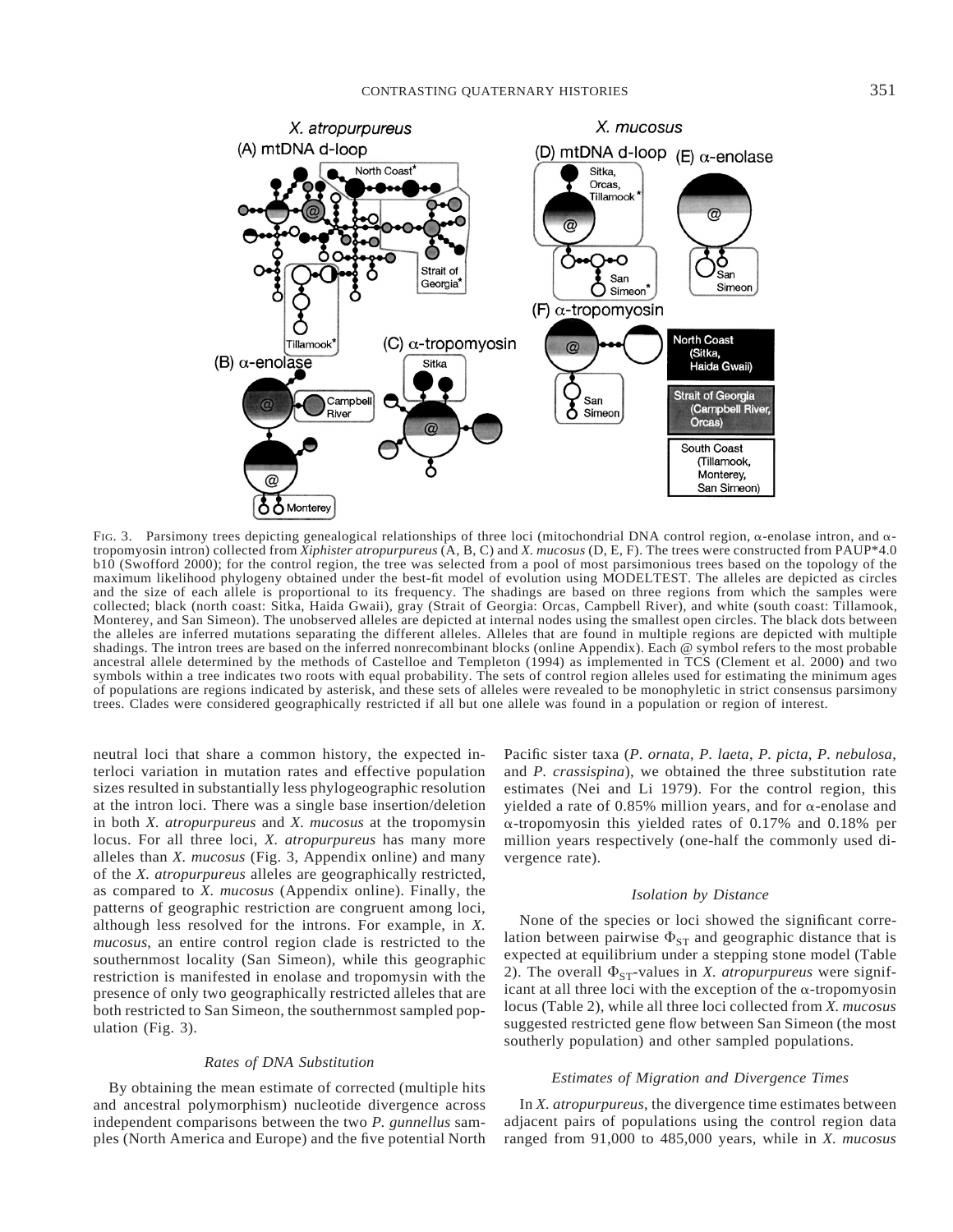| TABLE 3. Divergence time estimates among adjacent populations of Xiphister atropurpureus and X. mucosus based on a model without          |
|-------------------------------------------------------------------------------------------------------------------------------------------|
| migration (Nei and Li 1979) and with migration (bold values; MDIV; Nielsen and Wakeley 2001). Multilocus divergence time estimates        |
| are the mean of three estimates from the three collected loci. The italic values are migration rate estimates using MDIV. These migration |
| estimates are based on the marginal posterior probability densities from mitochondrial DNA data or multiplied over the three loci, and    |
| the values in parentheses are confidence intervals determined by likelihood ratio tests. (A) X. atropurpureus; (B) X. mucosus.            |

|                                                                          | Divergence time<br>Nei and Li (1979)           |                                    | Divergence time<br><b>MDIV</b>       |                                     | Migration<br><b>MDIV</b>                                                                                  |                                                                                                             |
|--------------------------------------------------------------------------|------------------------------------------------|------------------------------------|--------------------------------------|-------------------------------------|-----------------------------------------------------------------------------------------------------------|-------------------------------------------------------------------------------------------------------------|
|                                                                          | mtDNA                                          | multilocus                         | mtDNA                                | multilocus                          | mtDNA                                                                                                     | multilocus                                                                                                  |
| $(A)$ X. atropurpureus                                                   |                                                |                                    |                                      |                                     |                                                                                                           |                                                                                                             |
| Sitka<br>Haida Gwaii<br>Campbell River<br>Orcas<br>Tillamook<br>Monterey | 91 <sub>K</sub><br>95K<br>241K<br>485K<br>281K | 68K<br>249K<br>297K<br>211K<br>78K | 221K<br>281K<br>254K<br>370K<br>370K | 129K<br>121K<br>92K<br>129K<br>137K | $0.60(0.00 - 3.78)$<br>$0.22(0.00-1.32)$<br>$0.22(0.00-1.32)$<br>$0.06(0.00-0.90)$<br>$0.08(0.00 - 2.10)$ | $0.40(0.04 - 1.64)$<br>$0.29(0.05-0.98)$<br>$0.29(0.05-0.98)$<br>$0.20(0.00 - 0.62)$<br>$0.40(0.00 - 1.95)$ |
| $(B)$ X. mucosus                                                         |                                                |                                    |                                      |                                     |                                                                                                           |                                                                                                             |
| Sitka<br>Orcas<br>Tillamook<br>San Simeon                                | 3.7K<br>$\Omega$<br>187K                       | 1.4K<br>1.1K<br>71K                | <b>8K</b><br>$\bf{0}$<br>150K        | 2.9K<br>0.3K<br><b>86K</b>          | $0.09(0.0-23.16)$<br>n/a<br>$0.04(0.00 - 0.52)$                                                           | $0.42(0.23 - 11.26)$<br>n/a<br>$0.15(0.00 - 0.26)$                                                          |

these ranged from zero to 187,000 years (using the estimated rates of DNA substitution; see Table 3). The only high value in *X. mucosus* (187,000 years) is attributed to a comparison between San Simeon and Tillamook, which are both south of the putative glacial advance. The divergence time estimates averaged across the three loci ranged from 68,000 to 297,000 years in *X. atropurpureus*, while it ranged from 1000 to 71,000 years in *X. mucosus* (Table 3).

As would be expected from the covariance between the two parameters, divergence time estimates were inversely proportional to migration rate estimates (Table 3). The MDIV-based migration estimates were all less than 1.0, and therefore consistent with limited dispersal in both species. The MDIV and MIGRATE based migration estimates differed to varying degrees, with the latter estimates sometimes yielding values greater than 10,000 migrants per generation (not shown). The MDIV and Nei and Li (1979) estimates of divergence times among adjacent pairs of populations were generally concordant, with the former often corresponding to older divergence times, an expected result, given that estimates based on no-migration models will usually be lower when there is some migration (Nielsen and Wakeley 2001; Kalinowski 2002a).

## *Estimates of Minimum Population Ages*

Striking differences were found in the ages of geographically restricted clades in both *X. atropurpureus* and *X. mu-* *cosus* (see Table 4, Fig. 3). Clade age estimates using the estimator of Saillard et al. (2000) reflected minimum population ages across the range of *X. atropurpureus* that were an order of magnitude greater than the LGM. This included clades restricted to the recently deglaciated inland waterway of the Strait of Georgia, the Northern reaches of this species' range (Sitka and Haida Gwaii), and a third clade restricted to the Oregon coast, whereas the estimates from *X. mucosus* cannot reject a southern refugium history. Indeed, only the age of the southernmost San Simeon population in *X. mucosus* was estimated to be much greater than the LGM (see Table 4). The other three *X. mucosus* populations encompass a wide area spanning the LGM margin (Tillamook, Orcas, and Sitka) and consist of two alleles estimated to be only 22,212 years old  $(\pm 22, 212)$ .

## *Simulation Analysis*

Simulating under the southern refugium history and calculating Nei and Li's (1979) corrected divergence time between populations (Fig. 2B) revealed the approximate critical values for this test statistic to reject the southern refugium hypothesis to be 50,000, 100,000, and 100,000 years ago for the control region, two introns, and all three loci, respectively (one-tailed test;  $\alpha = 0.05$ ; Fig. 4). Given these critical values for the divergence time estimate between the *X. atropurpureus* Tillamook and Orcas population samples, the southern refugium hypotheses could be rejected from mtDNA and

TABLE 4. Estimates and confidence intervals for the ages of geographically restricted clades using the methods of Saillard et al. (2000). Analyses were conducted on geographically restricted clades to calculate lower-bound estimates of population ages.

| Mitochondrial DNA control region |                                                                                                     |                                                                         |  |  |
|----------------------------------|-----------------------------------------------------------------------------------------------------|-------------------------------------------------------------------------|--|--|
| Species                          | Location of geographically restricted clade                                                         | Age of geographically<br>restricted clade                               |  |  |
| Xiphister mucosus                | 1. San Simeon<br>2. Tillamook, Orcas, and Sitka                                                     | $185,096 \pm 111,058$<br>$22,212 \pm 22,212$                            |  |  |
| X. atropurpureus                 | 1. North Coast (Haida Gwaii, Sitka)<br>2. Strait of Georgia (Orcas, Campbell River)<br>3. Tillamook | $413,280 \pm 158,272$<br>$300,567 \pm 106,267$<br>$400,756 \pm 169,879$ |  |  |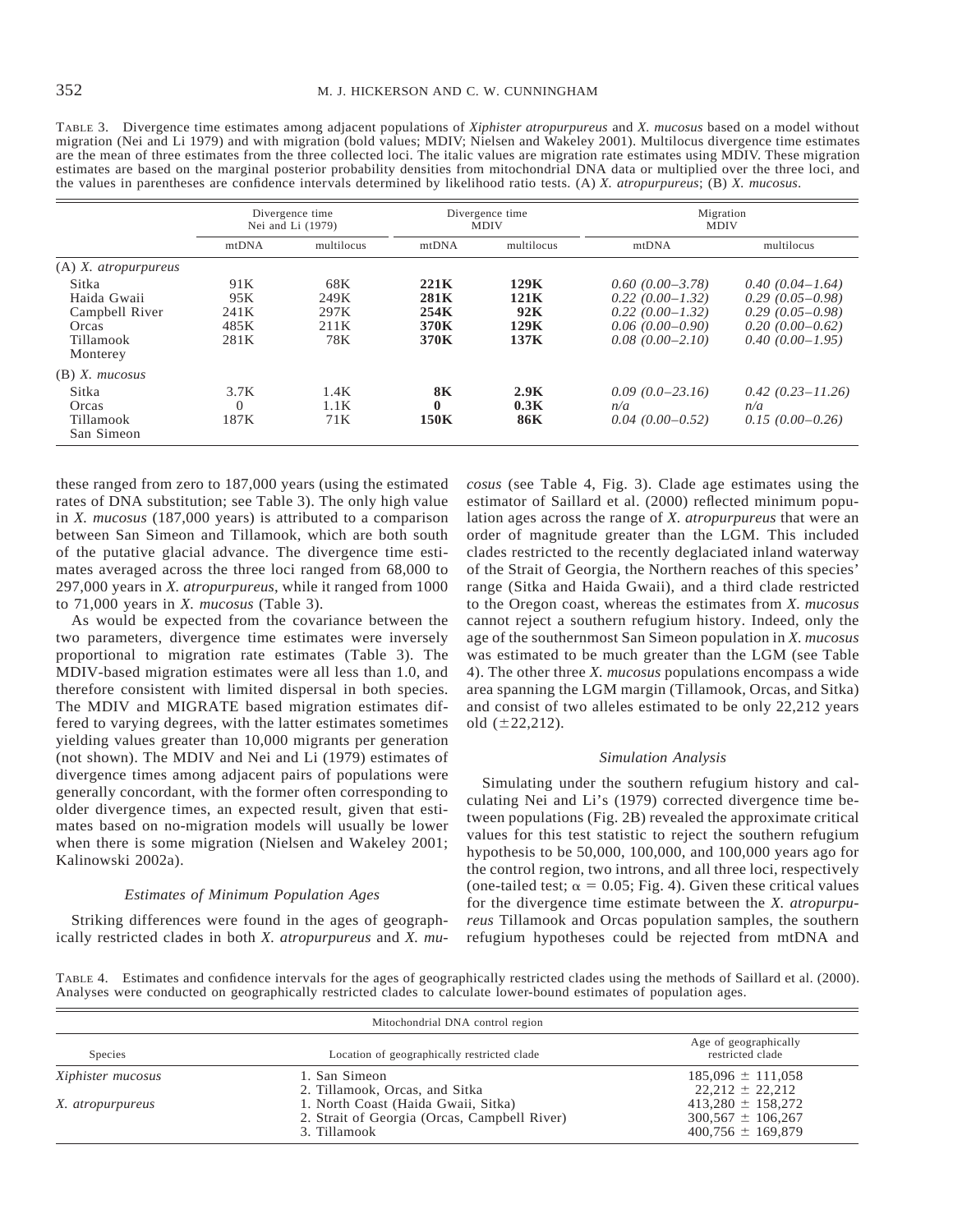

 $(B)$  $\alpha$ -enolase and  $\alpha$ -tropomyosin





 $(C)$ mtDNA control region, α-enolase and α-tropomyosin

FIG. 4. Frequency distributions of divergence times based on the assumed rate and Nei and Li's (1979) corrected nucleotide divergence calculated between the simulated Tillamook and Orcas samples (Fig. 2) from simulated 1000 datasets that were each produced from SIMCOAL (Excoffier et al. 2000) under the two models depicted in Figure 2A (black bars) and Figure 2B (white bars). Single mitochondrial control region (A), two loci ( $\alpha$ -enolase and  $\alpha$ -tropomyosin, B) and three loci datasets (C) were each simulated 1000 times under both histories. In the latter two cases, Nei and Li's (1979) corrected nucleotide divergence was averaged across loci. Each dashed line delineates the upper 5% of the 1000 simulated values of the test statistic ( $\alpha = 0.05$ ) simulated under the southern refugium history (Fig. 2B). Power is the probability of correctly rejecting the southern refugium history (white bars; Fig. 2B) given that data arose under a history estimated from *Xiphister atropurpureus* (black bars; Fig. 2A).

combined estimates, but not from estimates obtained from the intron data alone (Fig. 4).

This discrepancy was consistent with the power analysis. After determining that the simulated distributions under the two hypotheses formed a stochastically monotonic family of distributions (Fig. 4), and thereby corresponding to monotonic power functions (Casella and Berger 1990), statistical power was found to be highest when mtDNA estimates were used alone (0.82) and substantially less when using the mean of the two introns (0.57) or the mean across all three loci (0.73; Fig. 4).

#### **DISCUSSION**

While it has been argued that the Pleistocene glacial advances were a destructive force to the diversity of temperate taxa (Hewitt 2000; Jansson and Dynesius 2002; Jansson 2003), studies such as this are counter to this generality. However, invoking Pleistocene glaciations as clear determinants for allopatric divergence is difficult for benthic and intertidal systems because marine barriers to gene flow are less obvious and more ephemeral (Palumbi 1994). Using paleontological data to make historical inferences is also obscured because the rising sea level stands following the last glacial period have submerged the Pleistocene intertidal in many areas (Valentine and Jablonski 1993). Despite these difficulties, there are good reasons to suspect that the Pleistocene glaciations have had a more varied and less destructive affect on taxa in the temperate intertidal than their terrestrial counterparts. Temperate marine communities such as the northeastern Pacific intertidal have elevated levels of diversity for some groups (Scagel et al. 1993; Lambert 1994), despite the proximity of substantial coastal glaciation only 19,000 years ago (Anderson 1968; Blaise et al. 1990; Sabin and Pisias 1996). Also, low dispersal marine taxa are often distributed over huge areas in the temperate latitudes (Perron and Kohn 1985; Vermeij et al. 1990), suggesting that these high-latitude, low-dispersing taxa with large ranges either persisted and diverged in cryptic refugia or expanded from southern refugium by rare colonizations (Gerlach 1977; Vermeij et al. 1990; Ingolfsson 1992, 1995).

The geographic patterns of genetic diversity, coestimates of migration and divergence times, and minimum population age estimates all suggest that the late Pleistocene population history of *X. atropurpureus* entailed persistence in multiple fragmented refugia distributed north and south of the glacial advance during the last and perhaps several previous glacial peaks, whereas *X. mucosus* was forced into areas south of the glacial advance during the LGM. This conclusion is consistent across loci and is not heavily dependent on the particular molecular-clock calibration we use. The low migration estimates in both species are consistent with the high site fidelity and low observed larval dispersal found in these two species (Wourms and Evans 1974; Marliave 1986) and further strengthen our ability to make inferences about population age (Nielsen and Slatkin 2000; Nielsen and Wakeley 2001; Kalinowski 2002a). While the geographic sampling was weaker in *X. mucosus* than *X. atropurpureus*, sampling localities of *X. mucosus* spanned their range by including southeastern Alaska, the Straight of Georgia, and central California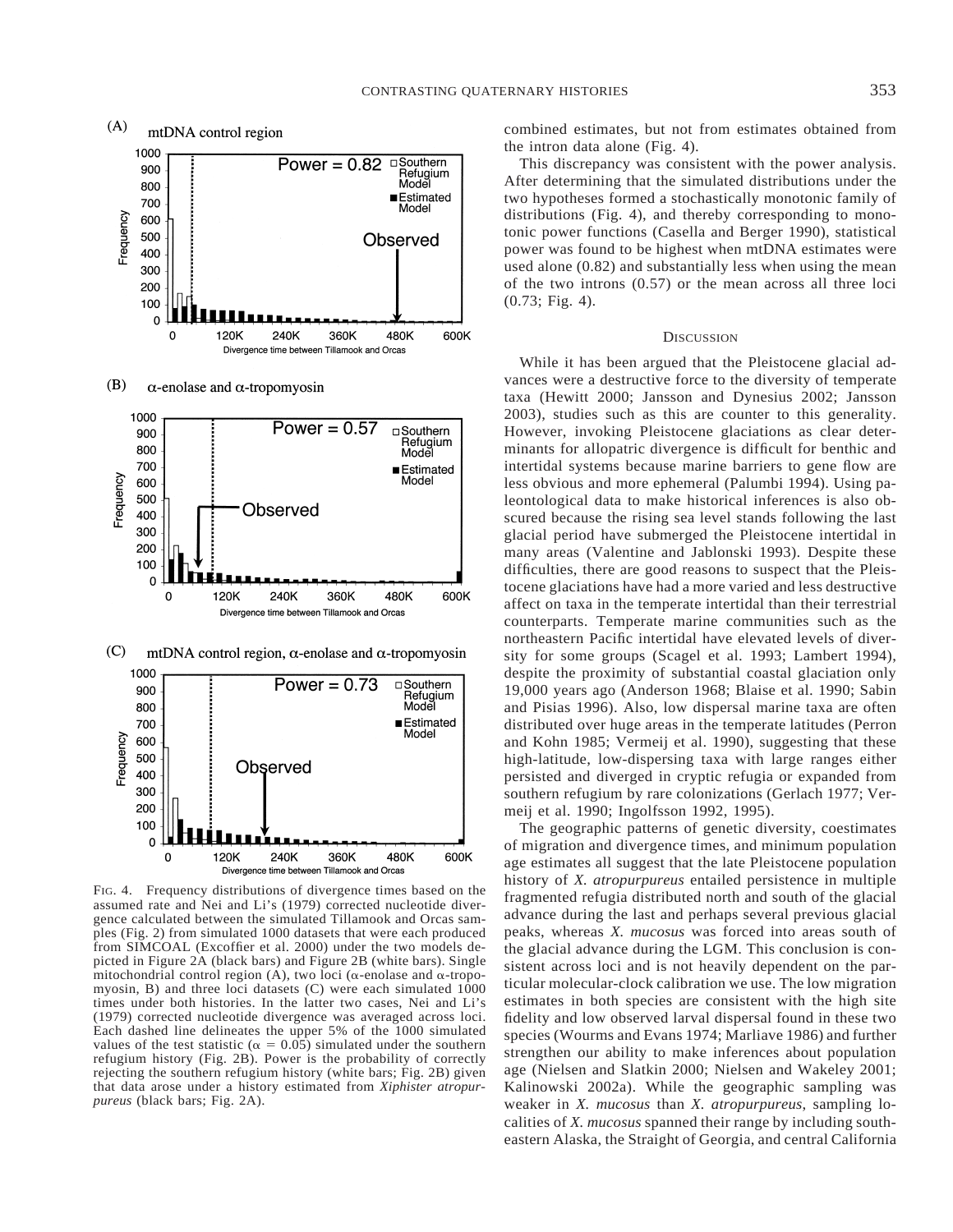(Fig. 1). Although sample sizes were relatively low for both species, sample sizes of five to 10 individuals per population often contain much of the per locus information and therefore can detect the genetic signature of long-term persistence given that migration is low and sampled populations are widely distributed (Tajima 1983; Wakeley et al. 2001).

Mitochondrial control region clades that are now geographically restricted to different areas south and north of the late Pleistocene ice sheets are estimated to be at least an order of magnitude older than the LGM in *X. atropurpureus* (Table 4). On the other hand, only one geographically restricted control region clade in *X. mucosus* is estimated to be greater than an order of magnitude older than the LGM, and this control-region clade was restricted to San Simeon, a population far south of the glacial advance (Fig. 1). The rest of the *X. mucosus* control-region sample is found north and south of the glacial margin (Tillamook, Orcas, and Sitka) and is nearly fixed for one ancestral allele, with Sitka containing three individuals that are divergent from this widespread allele by a single mutation (Fig. 3). Although this two-allele clade is estimated to be slightly older than the LGM (22,212 years old; see Table 4), inferring a specific region of origin is tenuous because of its widespread geographic distribution (Satta and Takahata 2004). Furthermore, the overall lower genetic diversity and shallower genealogical depth in all three loci in *X. mucosus* does not support a range persistence history.

Although this study suggests that winter SSTs do not necessarily determine the northern boundaries for northeastern Pacific intertidal organisms, there are probably many intertidal and marine species whose northern limits strongly follow winter SSTs and ocean mass formation (Hubbs 1948, 1960; Valentine and Jablonski 1993; Roy et al. 1995). However, it is most likely that the probability of persisting in the face of coastal glaciation depends on a suite of factors such that the extreme differences in population histories are the result of both biotic and abiotic factors. While a reduction of genetic diversity and divergence can arise after a selective sweep occurs on a tightly linked locus (Maruyama and Birky 1991; Galtier et al. 2000), the consistency between the three loci in *X. mucosus* strengthens the case for historical range contraction being ecologically determined.

# *Phylogeographic Methodology*

Recent population expansion from a glacial refugium into deglaciated areas often result in genetic diversity gradients, with newer populations having a subset of the higher allelic diversity found in older source populations (Hewitt 1996). However, exceptions to this rule can easily emerge if multiple isolated refugia are the source of colonists (Whitlock and McCauley 1990; Kolbe et al. 2004) or if recent bottlenecks occurred in the old populations (Lessa et al. 2003). Nevertheless, patterns of genealogical depth that are manifested in estimates of population divergence and minimum population age can discern whether such misleading exceptions have occurred. Indeed, differential population persistence in the face of climate change can contribute directly to patterns of genetic divergence within a species because two regions simply cannot accumulate significant genetic divergence if one of them repeatedly goes extinct during glacial advances (Pannell 2003).

In this study we conservatively use various methods to distinguish alternate phylogeographic hypotheses (i.e., population divergence and minimum population age), yet several issues emerge from this approach that are relevant to many other phylogeographic studies. One important issue is that different methods often yield disparate estimates for parameters such as migration rates, divergence times, and population ages. For instance, estimating migration using a model that assumes finite population ages (MDIV) is likely to be more appropriate for taxa subjected to Pleistocene glaciations than methods based on a model that assumes populations with infinite ages (MIGRATE). Another important caveat is that the models we use to represent the two alternate population histories are likely to be far simpler than the actual population histories. Either history certainly consisted of multiple disjointed populations with idiosyncratic migration regimes and many unsampled populations rather than the simpler models we consider. However, our simulations at least demonstrate that Nei and Li's (1979) simple two-population/no-migration model used to estimate divergence time can distinguish these histories when there is low migration and more than two populations. Yet, the set of conditions we considered are dwarfed by the myriad possible histories, all of which could be consistent with our two general hypotheses. Our guide is then to use various methods and be conservative by requiring genetic divergence to be much greater than the LGM between populations spanning the glacial margin to reject the southern refugium history.

A possibly counter-intuitive finding from our simulation analysis is the diminishing statistical power achieved by collecting two intron loci in addition to a single locus mtDNA dataset. While this is only demonstrated with respect to Nei and Li's (1979) net divergence, a summary statistic with high variance (Takahata and Nei 1985), the superior statistical power of mtDNA used alone is not entirely unexpected. This is because the mitochondrial control region has an effective population size that is one-quarter that of intron loci, and hence substantially smaller variance associated with the coalescent process. Furthermore, the 10-fold higher mutation rate results in more fixed differences to accumulate among populations, thereby deflating this statistic when using intron loci. While we show that using the three loci resulted in lower power than one mtDNA locus, it is expected that collecting additional nuclear loci would eventually improve the statistical power of Nei and Li's summary statistic (Maddison 1997; Kuhner et al. 1998; Edwards and Beerli 2000; Arbogast et al. 2002; Kalinowski 2002b). However, collecting the intron loci did benefit this study because the consistent patterns of genealogical diversity across all three loci strengthened our rejection of a range persistence history in *X. mucosus*.

## *Paleo-Sea Surface Temperatures and Coastal Glaciations*

Although key ecological differences could be important historic biogeographic determinants and therefore relevant to questions of range stability, allopatric speciation potential, and range delineation (Alee 1931; Rosenzweig 1995; Dynesius and Jansson 2000; Hubbell 2001; Roy et al. 2001;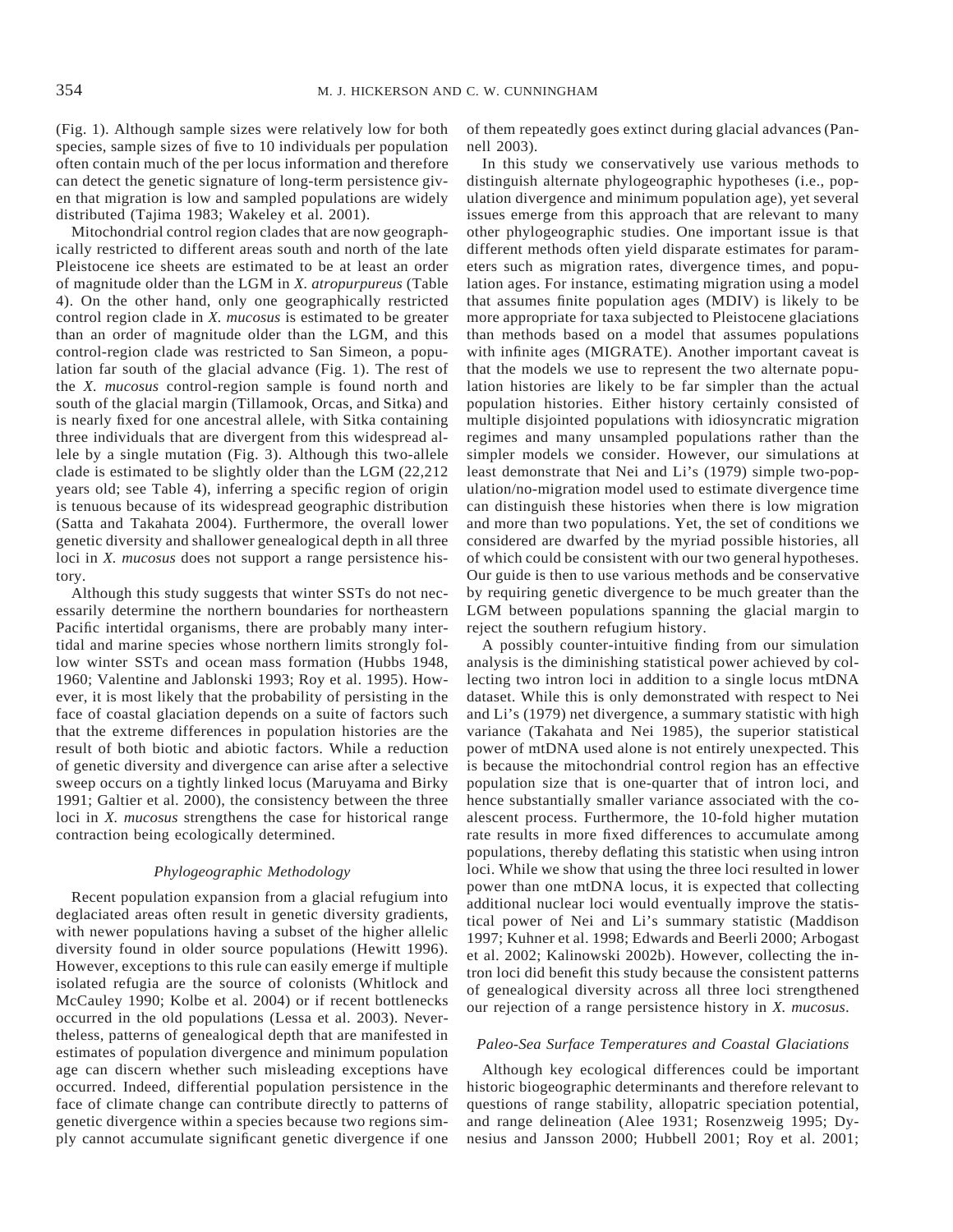Bascompte et al. 2002; Melian and Bascompte 2002) the probability of historical persistence is the result of interplay between ecological factors and extrinsic abiotic forces (Wares and Cunningham 2001; Wares 2002; Jacobs et al. 2004). Extrinsic abiotic forces influencing the probability of persistence and divergence include changes in SST gradients (Horn and Allen 1978), glacial margins and sea level changes (Roy et al. 1995; Lindberg and Lipps 1996), and historical changes in ocean currents (Hohenlohe 2004).

While it is suggested that *X. atropurpureus* persisted throughout its present range, this history is not necessarily supported by nongenetic evidence. For instance, the observed high level of endemic genetic diversity found within Strait of Georgia populations of *X. atropurpureus* (Orcas and Campbell River) is counter to evidence suggesting that the Strait of Georgia was completely glaciated at the LGM (Clague 1983; Pielou 1991; Easterbrook 1992). The control-region alleles found in the *X. atropurpureus* Orcas population make up a clade that is almost exclusively found in this inland waterway (with the exception of one allele found on the outer coast). If we estimate the minimum population age of this clade with Saillard et al.'s (2000) method, an age of greater than 200,000 years is implied. A similar pattern from control region samples of the rocky intertidal northern clingfish, *Gobbiesox maeandricus* (Hickerson and Ross 2001) raises the likelihood that much of the rocky intertidal community in the Strait of Georgia is much older than the LGM and hence experienced substantial isolation. How could these old populations persist in the glaciated Strait of Georgia throughout the glacial maximum?

Perhaps this apparent anomaly is better understood in the context of deme turnover within a set of disconnected rocky populations found along the jagged coastline of the northeastern Pacific. Given that periodic deme extinction was outpaced by colonization in the set of demes on the outer coast, genealogical depth could have persisted and accumulated from before and during the LGM (Pannell 2003). With the rising sea level and the consequent processes of intertidal deme extinction and colonization, this array of populations would have gradually moved into the inland fjords of the Puget Sound and Strait of Georgia after deglaciation. Given that sampled demes greatly outnumber unsampled demes, low migration, and deme colonization rates kept up with deme extinction rates, this historically mobile array of demes would have resulted in a retention of genealogical depth and population divergence times older than LGM (Pannell and Charlesworth 2000; Wakeley and Aliacar 2001). Indeed, it would lead to the ancient population divergence found between Strait of Georgia and outer coastal populations of *X. atropurpureus* and *G. maeandricus*.

High genetic diversity and ancient divergence times also reach far north of the Strait of Georgia in *X. atropurpureus*, countering the hypothesis that changes in species limits are strictly determined by late winter SST gradients (Hubbs 1948, 1960). Paleopollen and microfossil analyses suggest that late winter SST on northeastern Pacific coastline were as much as  $2-5^{\circ}$ C colder during the LGM than today (Sabin and Pisias 1996; Lyle et al. 2000; Herbert et al. 2001; Pisias et al. 2001). The winter SST gradient that coincides with the northern limit of *X. atropurpureus* and *X. mucosus* is presently along the Alaskan coastline, approximately 200 to 300 km west of the Sitka population sample. At the LGM, however, this SST gradient is estimated to have been as far south as northern Vancouver Island, making it unlikely that northern range limits are wholly determined by these winter SST gradients (McIntyre 1981). Indeed, studies of distributional limits of northeastern Pacific coastal fishes and mollusks suggest that range delineations are not likely to be determined by a single abiotic factor (Valentine 1966; Horn and Allen 1978).

Perhaps the distribution of coastal sea ice at the LGM better predicts northern range limits. While the LGM ice sheets are thought to have completely covered the Strait of Georgia, parts of the outer coast north of Vancouver Island (Blaise et al. 1990), and the shoreline on the western coast of Vancouver Island (Anderson 1968), parts of the coastline north of Vancouver Island are thought to have been free of ice at the LGM (Pielou 1991). This includes portions of northwestern Vancouver Island (Clague 1983), the Haida Gwaii archipelago (Warner et al. 1982; Josenhans et al. 1995; Barrie and Conway 1999), Queen Charlotte Sound (Blaise et al. 1990), and southeastern Alaska (Mann and Hamilton 1995; Heaton et al. 1996). Although the extent of the ice sheet cover on the northern coastline is far from certain, elevated levels of terrestrial endemism (Oglive and Roemer 1984; Ferguson 1987; Cowen 1989; Brodo 1995) and paleobotanical evidence (Warner et al. 1982) has suggested that some areas north of the Strait of Georgia harbored a substantial coastal community at the LGM.

However, incongruent biogeographic, paleoecological, and phylogeographic patterns in the northeastern Pacific raise the possibility that persistent survival in these northern coastal refugia was not universal but variable across species such that coastal communities do not geographically shift as a unit (Hubbs 1948, 1960; Fitch 1967; Horn and Allen 1978). Indeed, analysis of fossil pollen data suggest that plant communities dramatically changed north of Vancouver Island at the LGM (Heusser 2000). Likewise, molecular phylogeographic studies of several northeastern Pacific terrestrial and anadromous taxa have shown both contrasting evidence of northern refugia (Byun et al. 1997; Soltis et al. 1997; Conroy and Cook 2000; Clarke et al. 2001; Cook et al. 2001; Ritland et al. 2001; Smith et al. 2001) and southward range contraction/expansion (Lance and Cook 1998; Stone et al. 2002). While range shifts and extinction are likely related to abiotic factors (Jansson 2003), it is most plausible that the interplay between ecological, demographic, and abiotic factors plays a deterministic role in northern range limits. Therefore, historical incongruence among coexisting species is likely to be the result of biotic factors such as trophic level, demographic parameters, specialization, and area requirements (Alee 1931; Rosenzweig 1995; Dynesius and Jansson 2000; Hubbell 2001; Bascompte et al. 2002; Melian and Bascompte 2002).

Both *X. atropurpureus* and *X. mucosus* have immobile eggs and actively resist dispersal at both juvenile and adult stages (Wourms and Evans 1974; Marliave 1986), whereas their differences are likely to have affected the disparate population histories. Characteristic ecological differences distinguishing *X. mucosus* from *X. atropurpureus* include a more specialized herbivorous diet that seasonally varies, larger adult size, (Barton 1982; Horn et al. 1982; Horn 1983), more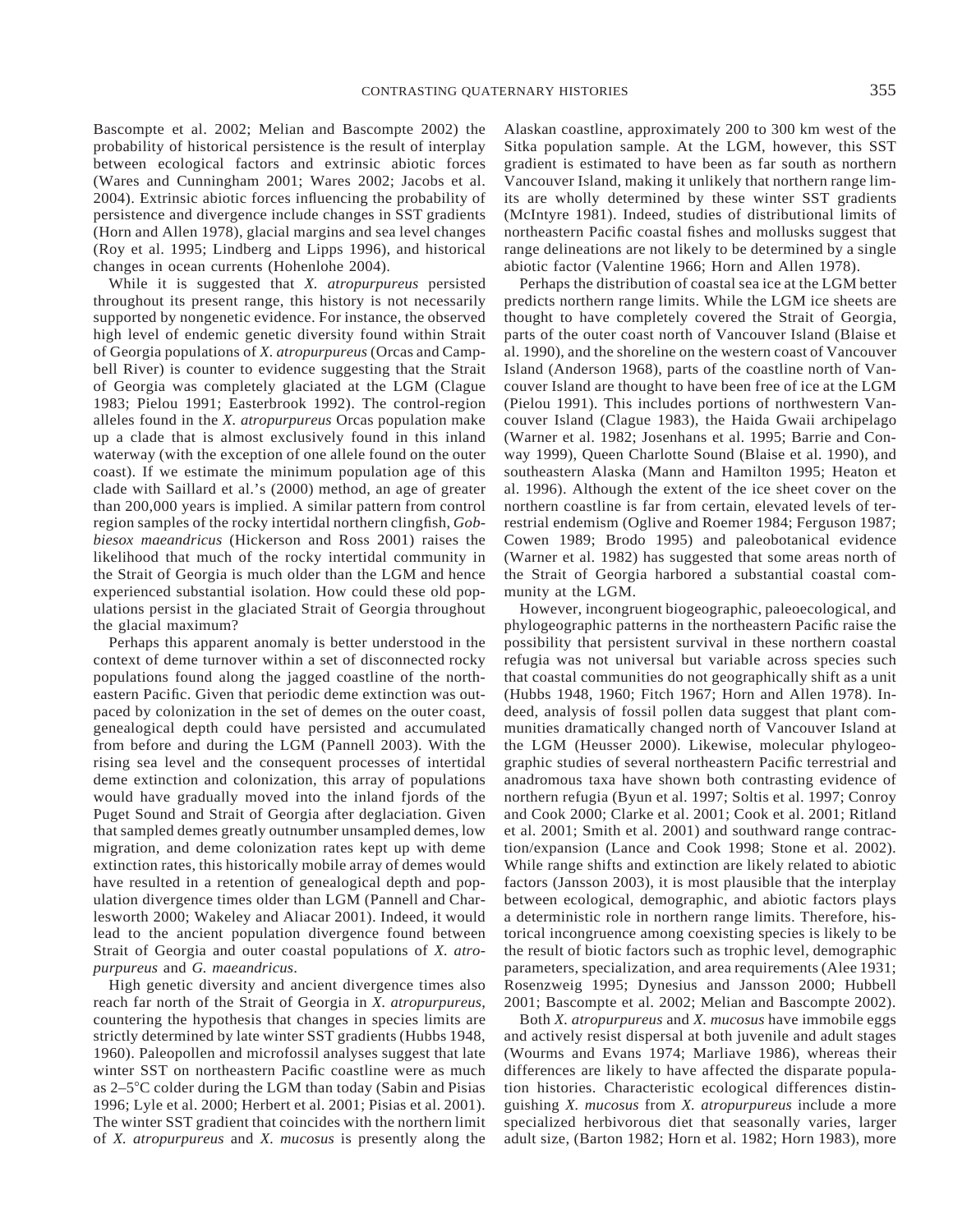than twice the generation time (Fitch and Lavenberg 1975), and greater habitat specificity in *X. mucosus* (Mecklenburg et al. 2002). Regarding differences in diet, adult *X. mucosus* primarily eat annual red and green algae in the warmer months and perennial algae in the winter, whereas *X. atropurpureus* has a more general diet (Horn et al. 1982), making northern persistence more tenuous for *X. mucosus* if the array of available annual algae species shifted south of the glacial advance at the LGM. Although the older age at sexual maturity in *X. mucosus* could have contributed to northern extinction because populations would have had lower net reproductive rates and hence more difficult recoveries from local population crashes (Fenchel 1974; Bascompte et al. 2002), this explanation is more tenable for the 20- to 30-year generation times thought to have contributed to the extinctions of large animals after the LGM rather than the approximately three-year generation time difference in the *Xiphister* pair (Martin and Klein 1984; Alroy 2001). Regarding habitat specialization, *X. mucosus* populations are generally restricted to open coastlines, whereas *X. atropurpureus* populations are found on both open coastal areas as well as exposed intertidal areas within the many bays and inlets that are common along the complex northeastern Pacific coastline (Eschmeyer et al. 1983; Mecklenburg et al. 2002). This key difference would have resulted in fewer potential refugia for northern *X. mucosus* populations to persist, therefore making the species more susceptible to local extinction during glacial peaks.

# *Historical Ecology of the Northeastern Pacific Rocky Intertidal*

Do previous phylogeographic studies of northeastern Pacific intertidal taxa also show a relationship between population persistence and ecological characteristics such as age at sexual maturity, trophic level, or habitat specificity? To investigate, we reviewed phylogeographic studies of northeastern Pacific intertidal taxa that are largely restricted to the Oregonian marine province (southeastern Alaska to Cape Conception, CA) and thereby presently span both sides of the Late Pleistocene glacial margin. We further restrict this review to studies that actually sample populations throughout each taxa's geographic range using molecular genealogical data such as mtDNA. If we roughly dichotomize these taxa into range contraction and range persistence taxa from their genealogical data (including this study), six taxa fall into each of these two respective histories. These include *C. miniata*, *N. ostrina*, *P. polymerus*, *S. franciscanus*, *T. californicus*, and *X. mucosus* as taxa with range contraction histories (Van Syoc 1994; Arndt and Smith 1998; Burton 1998; Marko 1998; Edmands 2001), whereas *B. glandula*, *C. pseudocurata*, *G. maeandricus*, *L. scutulata*, *N. lamellosa*, and *X. atropurpureus* are taxa with range persistence histories (Arndt and Smith 1998; Kyle and Boulding 2000; Hickerson and Ross 2001; Marko 2004; Sotka et al. 2004).

Of these studies, only one other species (*N. lamellosa*) is thought to have an age of sexual maturity greater than two years; yet, unlike *X. mucosus*, this snail has a strong genetic signature of persistence in multiple fragmented refugia (Marko 2004). Regarding diet, three of the six range-contraction taxa could be considered to have specialist diets, whereas only one of the six range-persistence tax could be considered a diet specialist. In one case, a predator (*N. ostrina*) and prey species (*P. polymerus*) both have range contraction patterns, suggesting that climate-driven range shifts can be reinforced by ecological associations.

In a study of temperate Atlantic intertidal taxa subjected to severe glaciation at the LGM, high dispersal was found to be associated with trans-Atlantic persistence (Wares and Cunningham 2001). However, northeastern Pacific taxa appear to have the opposite pattern, with only two range-persistence species having high-dispersing planktonic larvae (*B. glandula* and *L. scutulata*), and three of six range-contraction taxa with high-dispersing larvae. However, an important caveat regarding species having high-dispersing life history is that this trait can actually obscure or erase the genetic pattern of divergence expected under a range-persistence history (Nielsen and Slatkin 2000; Nielsen and Wakeley 2001; Kalinowski 2002a). In this case, high gene flow in these three southern refugium species could have resulted in falsely not rejecting a range contraction history.

Vertical distribution could play an important role in how an intertidal species range responds to glaciation (Marko 2004). Indeed, four of the six range-contraction taxa are distributed in the upper intertidal or high-splash zone of the rocky intertidal, whereas *Littorina scutulata* is the only rangepersistence species found this high up. On the other hand, four of six of the range-persistence taxa are restricted to the middle intertidal zone, an area that would be less exposed to the colder air temperatures occurring during the LGM. However, the two *Xiphister* species in this study do not markedly differ in their vertical depth, suggesting that other ecological determinants were more important.

The ecological trait in which the pair of *Xiphister* species differ the most, aside from diet, is habitat specificity. Indeed, *X. mucosus* is restricted to open coastlines whereas *X. atropurpureus* is commonly found in open coastline areas as well as within bays and inlets provided that there is enough wave action, algae, and rocky substrate Eschmeyer et al. 1983; M. Hickerson, pers. obs.). For example, *X. mucosus* was often absent from populations in which *X. atropurpureus* was found, such as Campbell River. This difference would be manifested in a marked difference in the number of demes, which is entirely consistent with the disparate genetic signatures found in these two species. This is because the number of demes is proportional to genealogical depth given subdivision in a species with many unsampled demes (Wakeley and Aliacar 2001; Pannell 2003). Furthermore, the fewer demes in *X. mucosus* would make this species more vulnerable to extinction across the northern half of its present range from coastal glaciations. However, this sort of relationship between habitat specificity and biogeographic history is not found in the other reviewed temperate intertidal taxa.

Further evaluating the relative roles that ecology and climate change had on the community history of the northeastern Pacific intertidal will require reconstructing the ecological history by genetically sampling over broad taxonomic breadth that includes taxa with known contemporary trophic interactions (Paine 1974). In such a study, phylogeographic analysis using statistical methodology based on appropriate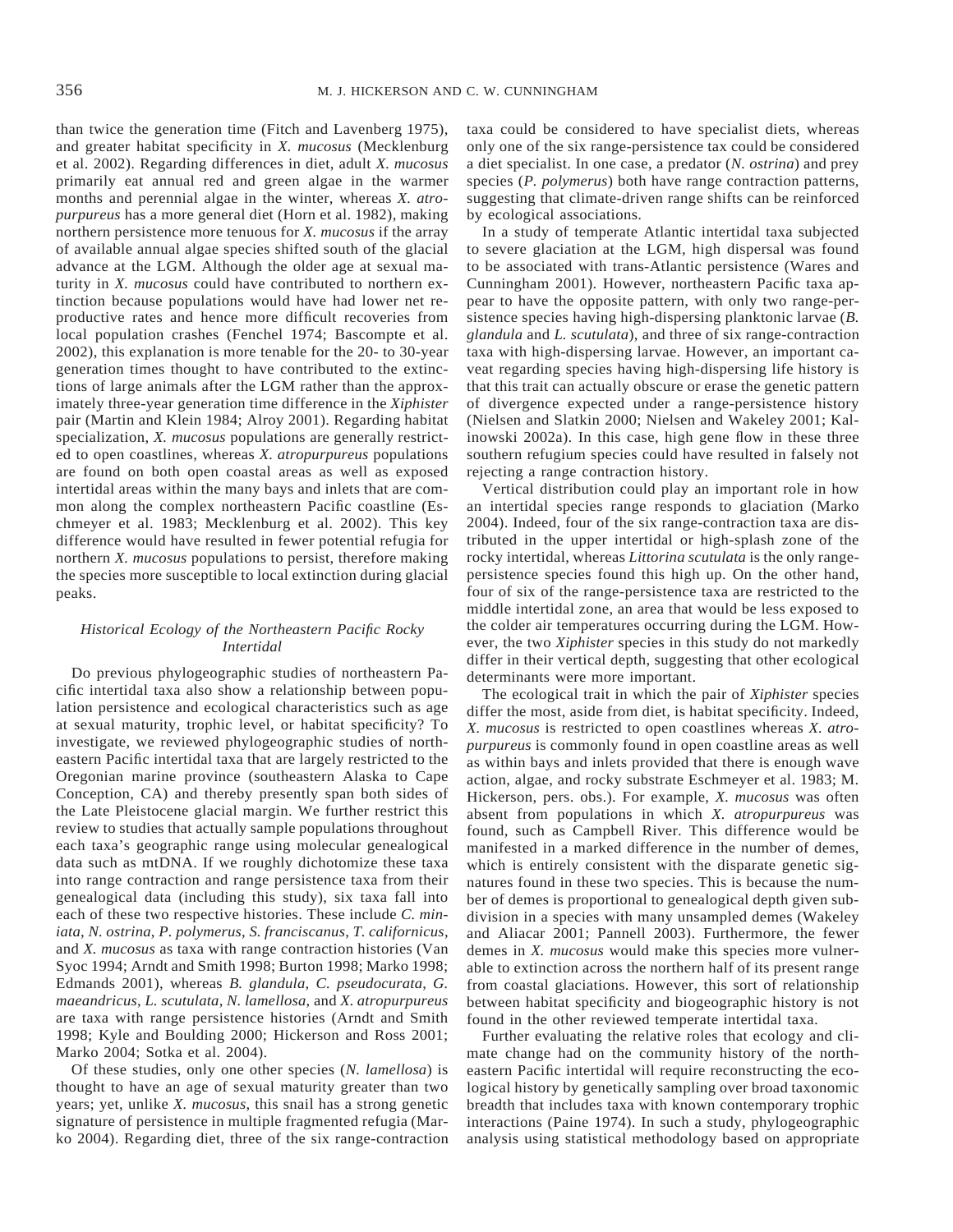models can show how historical interactions could either have been stable or temporally and geographically shifted (Van Valkenburg 1995). While such broad taxonomic sampling might seem temporally and economically infeasible, the development of DNA chip technology might allow such a survey to be tenable in the foreseeable future. However, these taxonomically broad sampling schemes will likely rely on single-locus genetic sampling (mtDNA), such that statistically testing alternate biogeographical histories will remain a challenge given the enormous parameter space implicit in any particular biogeographic history (Knowles 2001; Knowles and Maddison 2002). Therefore infusion of paleoecological data will further enable researchers to reconstruct the histories of these ecological interactions and determine the variables that correlate with species range limits over time so that the hypothesized influence of climate change on taxonomic diversity can be tested (Cruzan and Templeton 2000; Hugall et al. 2002).

#### **ACKNOWLEDGMENTS**

We thank C. Henzler, G. Orti, P. Marko, J. McLachlan, C. Riginos, J. Wares, and the anonymous reviewers for useful discussions and advice in improving the manuscript. We thank V. Lowe and M. Horn for assistance in collecting *Xiphister* specimens. For assistance in collecting *Pholis* specimens we thank C. Henzler, I. Imamura, M. Murphy, K. Meland, A. Ingólfsson, J. Moring, I. Kornfield, and D. Murden. For discussions of methodological considerations we thank L. Knowles, R. Nielsen, and M. Uyenoyama. For permission to collect specimens we thank Washington State Department of Fish and Wildlife, Oregon Parks and Recreation Department, University of Washington Friday Harbor Laboratories, and the Canadian Department of Fisheries. This research was funded by a National Science Foundation Dissertation Enhancement Grant NSF-INT-02-03094 to MJH. Support for CWC was provided by National Science Foundation grant, DEB-96808267.

#### LITERATURE CITED

- Alee, W. C. 1931. Animal aggregations: a study in general sociology. Univ. of Chicago Press, Chicago.
- Alroy, J. 2001. A multispecies overkill simulation of the end-Pleistocene megafaunal mass extinction. Science 292:1893–1896.
- Anderson, F. E. 1968. Seaward terminus of the Vashon continental glacier in the Strait of Juan de Fuca. Mar. Geol. 6:419–438.
- Arbogast, B. S., S. V. Edwards, J. Wakeley, P. Beerli, and J. B. Slowinski. 2002. Estimating divergence times from molecular data on phylogenetic and population genetic timescales. Annu. Rev. Ecol. Syst. 33:707–740.
- Arndt, A., and M. J. Smith. 1998. Genetic diversity and population structure in two species of sea cucumber: differing patterns according to mode of development. Mol. Ecol. 7:1053–1064.
- Avise, J. C. 2000. Phylogeography: the history and formation of species. Harvard Univ. Press, Cambridge, MA.
- Barrie, J. V., and K. W. Conway. 1999. Late Quaternary glaciation and postglacial stratigraphy of the northern Pacific margin of Canada. Quat. Res. 2:113–123.
- Barton, M. G. 1982. Inter-tidal vertical-distribution and diets of 5 species of central california stichaeid fishes. Calif. Fish Game 68:174–182.
- Bascompte, J., H. Possingham, and J. Roughgarden. 2002. Patchy populations in stochastic environments: critical number of patches for persistence. Am. Nat. 159:128–137.
- Beerli, P., and J. Felsenstein. 2001. Maximum likelihood estimation of a migration matrix and effective population sizes in n subpopulations by using a coalescent approach. Proc. Natl. Acad. Sci. USA 98:4563–4568.
- Blaise, B., J. J. Clague, and R. W. Mathewes. 1990. Time of maximum late Wisconsin glaciation, west coast of Canada. Quat. Res. 34:282–295.
- Bohonak, A. J. 1999. Dispersal, gene flow, and population structure. Q. Rev. of Biology 74:21–45.
- Brodo, I. M. 1995. Lichens and lichenicolous fungi of the Queen-Charlotte-Islands, British Columbia, Canada. 1. Introduction and new records for BC, Canada, and North America. Mycotaxon 56:135–173.
- Burton, R. S. 1998. Intraspecific phylogeography across the Point Conception biogeographic boundary. Evolution 52:734–745.
- Byun, S. A., B. F. Koop, and T. E. Reimchen. 1997. North American black bear mtDNA phylogeography: implications for morphology and the Haida Gwaii glacial refugium controversy. Evolution 51:1647–1653.
- Casella, G., and R. L. Berger. 1990. Statistical inference. Wadsworth Brooks/Cole, Pacific Grove, CA.
- Castelloe, J., and A. R. Templeton. 1994. Root probabilities for intraspecific gene trees under neutral coalescent theory. Mol. Phylogenet. Evol. 3:102-113.
- Clague, J. J. 1983. Glacio-isostatic effects of the Cordillaran Ice Sheet, British Columbia. Pp. 321–346 *in* D. E. Smith and A. G. Dawson, eds. Shorelines and isostasy. Academic Press, London.
- Clarke, T. E., D. B. Levin, D. H. Kavanaugh, and T. E. Reimchen. 2001. Rapid evolution in the Nebria gregaria group (Coleoptera: Carabidae) and the paleogeography of the Queen Charlotte Islands. Evolution 55:1408–1418.
- Clement, M., D. Posada, and K. A. Crandall. 2000. TCS: a computer prgram to estimate gene genealogies. Mol. Ecol. 9:1657–1660.
- Conroy, C. J., and A. Cook. 2000. Phylogeography of a post-glacial colonizer: *Microtus longicaudus* (Rodentia: Muridae). Mol. Ecol. 9:165–175.
- Cook, J. A., A. L. Bidlack, C. J. Conroy, J. R. Demboski, M. A. Fleming, A. M. Runck, K. D. Stone, and S. O. MacDonald. 2001. A phylogeographic perspective on endemism in the Alexander archipelago of southeast Alaska. Biol. Conserv. 97:215–227.
- Cowen, I. M. 1989. Birds and mammals on the Queen Charlotte Islands. Pp. 175–186 *in* G. G. E. Scudder and N. Gessler, eds. The outer shores. Based on the proceedings of the Queen Charlotte Islands First International Symposium, University of British Columbia, August 1984. Queen Charlotte Islands Museum Press, Skipgate, British Columbia, Canada.
- Cruzan, M. B., and A. R. Templeton. 2000. Paleoecology and coalescence: phylogeographic analysis of hypotheses from the fossil record. Trends Ecol. Evol. 15:491–496.
- Cunningham, C. W., H. Zhu, and D. M. Hillis. 1998. Best-fit maximum likelihood models for phylogenetic inference: empirical tests with known phylogenies. Evolution 52:978–987.
- Durham, J. W., and F. S. MacNeil. 1967. Cenozoic migrations of marine invertebrates through the Bering Strait region. Pp. 326– 349 *in* D. M. Hopkins, ed. The Bering land bridge. Stanford Univ. Press, Stanford, CA.
- Dynesius, M., and R. Jansson. 2000. Evolutionary consequences of changes in species' geographical distributions driven by Milankovitch climate oscillations. Proc. Natl. Acad. Sci. USA 97: 9115–9120.
- Easterbrook, D. J. 1992. Advance and retreat of Cordilleran ice sheets, Washington, U.S.A. Geogr. Phys. Quat. 46:51–68.
- Edmands, S. 2001. Phylogeography of the intertidal copepod *Tigriopus californicus* reveals substantially reduced population differentiation at northern latitudes. Mol. Ecol. 10:1743–1750.
- Edwards, S. V., and P. Beerli. 2000. Perspective: gene divergence, population divergence, and the variance in coalescence time in phylogeographic studies. Evolution 54:1839–1854.
- Eschmeyer, W. N., E. S. Herald, and H. Hammann. 1983. A field guide to pacific coast fishes of North America. Houghton Mifflin, Boston.
- Excoffier, L., J. Novembre, and S. Schneider. 2000. SIMCOAL: A general coalescent program for the simulation of molecular data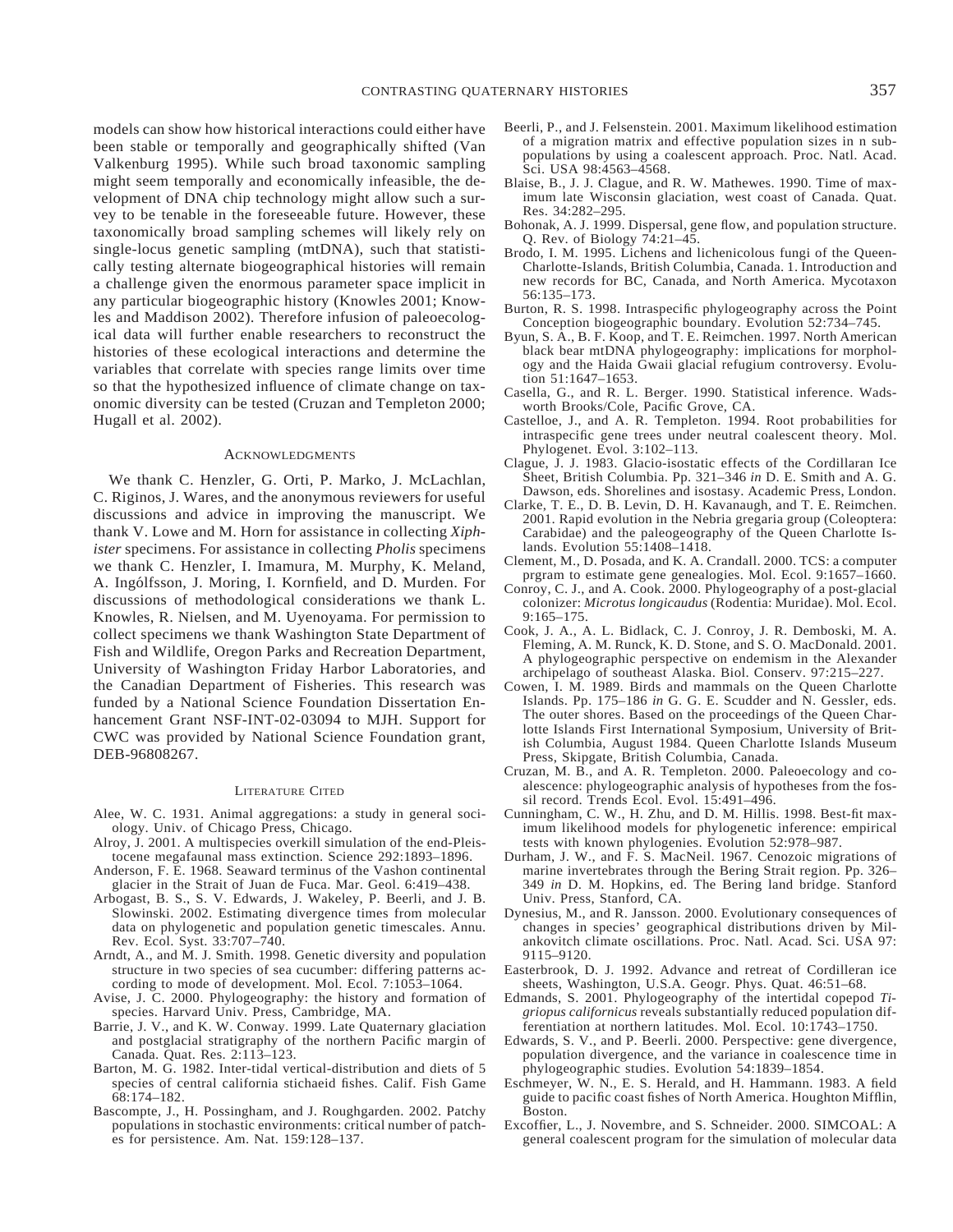in interconnected populations with arbitrary demography. J. Hered. 91:506–509.

- Fenchel, C. 1974. Intrinsic rate of natural increase; the relationship with body size. Oecologia 14:317–326.
- Ferguson, D. C. 1987. *Xanthorhoe clarkeata* (Geometridae), a new species and possible endemic of the Queen Charlotte Islands, British Columbia. J. Lepid. Soc. 42:98–103.
- Fitch, J. E. 1967. The marine fish fauna, based primarily on otoliths, of a lower Pleistocene deposit at San Pedro, California (LACMIP 332, San Pedro Sand). Los Angel. Cty. Mus. Contrib. Sci 128:  $1 - 23$ .
- Fitch, J. E., and R. J. Lavenberg. 1975. Tidepool and nearshore fishes of California. Univ. of California Press, Berkeley.
- Friesen, V. L. 1997. Intron variation in marbled murrelets detected using analyses of single stranded conformational polymorphisms. Mol. Ecol. 6:1047–1058.
- Friesen, V. L., B. C. Congdon, M. G. Kidd, and T. P. Birt. 1999. Polymerase chain reaction (PCR) primers for the amplification of five nuclear introns in vertebrates. Mol. Ecol. 8:2147–2149.
- Galtier, N., F. Depaulis, and N. H. Barton. 2000. Detecting bottlenecks and selective sweeps from DNA sequence polymorphism. Genetics 2:981–987.
- Gerlach, S. A. 1977. The means of meiofaunal dispersal. Mikrofauna Meeresbod 61:89–103.
- Goldman, N. 1993a. Simple diagnostic statistical tests of models for DNA substitution. J. Mol. Evol. 37:650–661.
- ———. 1993b. Statistical tests of models of DNA substitution. J. Mol. Evol. 36:182–198.
- Hart, J. L. 1973. Pacific fishes of Canada. Fisheries Research Board of Canada, Ottawa.
- Hasegawa, M., H. Kishino, and T. A. Yano. 1985. Dating of the human-ape splitting by a molecular clock of mitochondrial DNA. J. Mol. Evol. 22:160–174.
- Heaton, T. H., S. L. Talbot, and G. F. Sheilds. 1996. An ice age refugium for large mammals in the Alexander archipelago, southeastern Alaska. Quart. Res. 46:186–192.
- Herbert, T. D., J. D. Schuffert, D. Andreasen, L. Heusser, M. Lyle, A. Mix, A. C. Ravelo, L. D. Stott, and J. C. Herguera. 2001. Collapse of the California Current during glacial maxima linked to climate change on land. Science 293:71–76.
- Heusser, L. E. 2000. Rapid oscillations in western North America vegetation and climate during oxygen isotope stage 5 inferred from pollen data from Santa Barbara Basin (Hole 893A). Palaeogeogr. Palaeoclimatol. Palaeoecol. 161:407–421.
- Hewitt, G. M. 1996. Some genetic consequences of ice ages, and their role in divergence and speciation. Biol. J. Linn. Soc. 58: 247–276.
	- . 1999. Post-glacial re-colonization of European biota. Biol. J. Linn. Soc. 68:87–112.
- . 2000. The genetic legacy of the Quaternary ice ages. Nature 405:907–913.
- Hey, J., and J. Wakeley. 1997. A coalescent estimator of the population recombination rate. Genetics 145:833–846.
- Hickerson, M. J., and J. R. P. Ross. 2001. Post-glacial population history and genetic structure of the northern clingfish (*Gobbiesox maeandricus*), revealed from mtDNA analysis. Mar. Biol. 138: 407–419.
- Hohenlohe, P. A. 2004. Limits to gene flow in marine animals with planktonic larvae: models of *Littorina* species around Point Conception, California. Biol. J. Linn. Soc. 82:169–187.
- Horn, M. H. 1983. Optimal diets in complex environments: feeding stretegies of two herbiverous fishes from a temperate rocky intertidal zone. Oecologia 58:345–350.
- Horn, M. H., and L. G. Allen. 1978. A distributional analysis of California coastal marine fishes. J. Biogeogr. 5:23–42.
- Horn, M. H., S. N. Murray, and T. W. Edwards. 1982. Dietary selectivity in the field and food preferences in the laboratory for 2 herbivorous fishes (*Cebidichthys violaceus* and *Xiphister mucosus*) from a temperate inter-tidal zone. Mar. Biol. 67:237–246.
- Hubbell, S. P. 2001. The unified neutral theory of biodiversity and biogeography. Princeton Univ. Press, Princeton, NJ.

Hubbs, C. L. 1948. Changes in the fish fauna of western North

America correlated with changes in ocean temperatures. J. Mar. Res. 7:459–482.

- . 1960. The marine vertebrates of the outer coast. Syst. Zool. 9:134–147.
- Hudson, R. R. 1985. The sampling distribution of linkage disequilibrium under an infinite allele model without selection. Genetics 109:611–631.
- Hugall, A., C. Moritz, A. Moussalli, and J. Stanisic. 2002. Reconciling paleodistribution models and comparative phylogeography in the wet tropics rainforest land snail *Gnarosophia bellendenkerensis* (Brazier 1875). Proc. Natl. Acad. Sci. USA 99: 6112–6117.
- Ingolfsson, A. 1992. The origin of the rocky shore fauna of Iceland and the Canadian maritimes. J. Biogeogr. 19:705–712.
- -. 1995. Floating clumps of seaweed around Iceland: natural microcosms and a means of dispersal for shore fauna. Mar. Biol. 122:13–21.
- Jacobs, D. K., T. A. Haney, and K. D. Louie. 2004. Genes, diversity, and geologic processes on the Pacific coast. Annu. Rev. Earth Planet. Sci. 32:601–652.
- Jansson, R. 2003. Global patterns in endemism explained by past climatic change. Proc. R. Soc. Lond. B 270:583–590.
- Jansson, R., and M. Dynesius. 2002. The fate of clades in a world of recurrent climatic change: Milankovitch oscillations and evolution. Annu. Rev. Ecol. Syst. 33:741–777.
- Josenhans, H. W., D. W. Fedje, K. W. Conway, and J. V. Barrie. 1995. Postglacial sea levels on the western Canadian continental shelf: evidence for rapid change, extensive subaerial exposure, and early human habitation. Mar. Geol. 125:73–94.
- Kalinowski, S. T. 2002a. Evolutionary and statistical properties of three genetic distances. Mol. Ecol. 11:1263–1273.
- ———. 2002b. How many alleles per locus should be used to estimate genetic distances? Heredity 88:62–65.
- Knowles, L. L. 2001. Did the Pleistocene glaciations promote divergence? Tests of explicit refugial models in montane grasshopprers. Mol. Ecol. 10:691–702.
- Knowles, L. L., and W. P. Maddison. 2002. Statistical phylogeography. Mol. Ecol. 11:2623–2635.
- Kolbe, J. J., R. E. Glor, L. R. Schettino, A. C. Lara, A. Larson, and J. B. Larson. 2004. Genetic variation increases during biological invasion by a Cuban lizard. Nature 431:177–181.
- Kuhner, M. K., J. Yamato, and J. Felsenstein. 1998. Maximum likelihood estimation of population growth rates based on the coalescent. Genetics 149:429–434.
- Kyle, C. J., and E. G. Boulding. 2000. Comparitive population genetic structure of marine gastropods (*Littorina* spp.) with and without pelagic larval dispersal. Mar. Biol. 137:835–845.
- Lambeck, K., T. M. Esat, and E. K. Potter. 2002. Links between climate and sea levels for the past three million years. Nature 419:199–206.
- Lambert, P. 1994. Biodiversity of marine invertabrates in British Columbia. Pp. 57–69 *in* L. E. Harding and E. McCullum, eds. Biodiversity in British Columbia: our changing environments. Canadian Wildlife Service, Pacific and Yukon Regions.
- Lance, E. W., and J. A. Cook. 1998. Biogeography of tundra voles (*Microtus oeconomus*) of Beringia and the southern coast of Alaska. J. Mammal. 79:53–65.
- Lee, W., J. Conroy, W. H. Howell, and T. D. Kocher. 1995. Structure and evolution of the teleost mitochondrial control regions. J. Mol. Evol. 41:54–66.
- Lessa, E. P., J. A. Cook, and J. L. Patton. 2003. Genetic footprints of demographic expansion in North America, but not Amazonia, during the Late Quaternary. Proc. Natl. Acad. Sci. USA 100: 10331–10334.
- Lindberg, D. R., and J. H. Lipps. 1996. Reading the chronicle of Quaternary temperate rocky shore faunas. Pp. 161–184 *in* D. J. Jablonski, H. E. Douglas and J. H. Lipps, eds. Evolutionary paleobiology. Univ. of Chicago Press, Chicago.
- Lyle, M., I. Koizumi, M. L. Delaney, and J. A. Barron. 2000. Sedimentary record of the California Current system, Middle Miocene to Holocene: a synthesis of leg 167 results. Proceedings of the Ocean Drilling Program, Scientific Results no. 167. Texas A & M University, College Station, TX.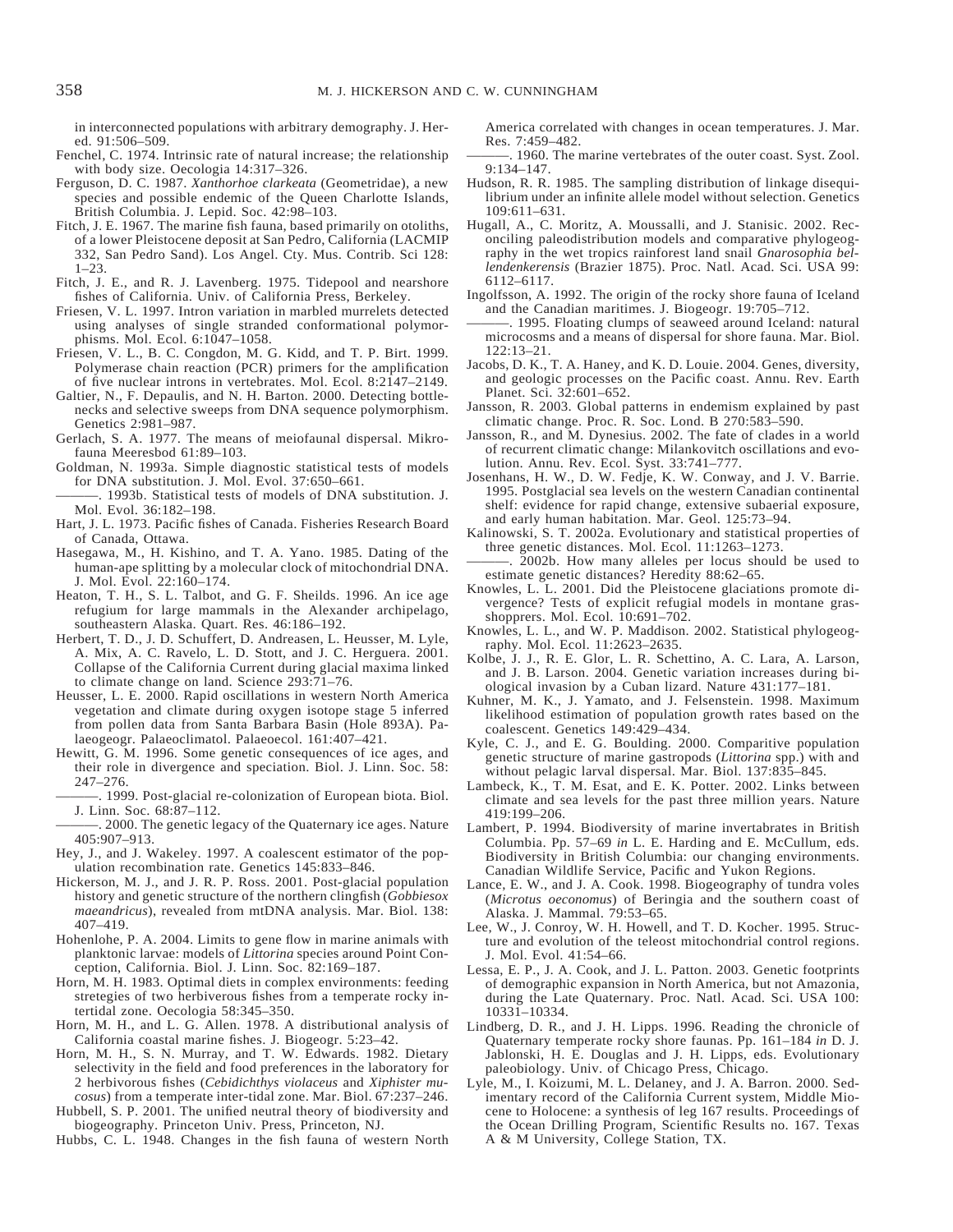- Maddison, W. P. 1997. Gene trees in species trees. Syst. Biol. 46: 523–536.
- Mann, D. H., and T. D. Hamilton. 1995. Late Pleistocene and Holocene paleoenvironments of the north Pacific coast. Quat. Sci. Rev. 14:449–471.
- Marko, P. 1998. Historical allopatry and the biogeography of speciation in the Prosobranch snail genus *Nucella*. Evolution 52: 757–774.
- . 2004. 'What's larvae got to do with it?' Disparate patterns of post-glacial population structure in two benthic marine gastropods with identical dispersal potential. Mol. Ecol. 13: 597–611.
- Marliave, J. B. 1986. Lack of planktonic dispersal of rocky intertidal fish larvae. Trans. Am. Fish. Soc. 115:149–155.
- Martin, P. S., and R. G. Klein. 1984. Quaternary extinctions: a prehistoric revolution. Univ. of Arizona Press, Tucson.
- Maruyama, T., and C. W. Birky. 1991. Effects of periodic selection on gene diversity in organelle genomes and other systems without recombination. Genetics 127:449–451.
- McIntyre, A. 1981. Seasonal reconstructions of the Earth's surface at the last glacial maximum by CLIMAP Project members. Geological Society of America Map and Chart Series MC-36.
- Mecklenburg, C. W., T. A. Mecklenburg, and L. K. Thorsteinson. 2002. Fishes of Alaska. American Fisheries Society, Bethesda, MD.
- Melian, C. J., and J. Bascompte. 2002. Food web structure and habitat loss. Ecol. Lett. 5:37–46.
- Nei, M. 1987. Molecular evolutionary genetics. Columbia Univ. Press, New York.
- Nei, M., and W. Li. 1979. Mathematical model for studying variation in terms of restriction endonucleases. Proc. Natl. Acad. Sci. USA 76:5269–5273.
- Nielsen, R., and M. Slatkin. 2000. Likelihood analysis of ongoing gene flow and historical association. Evolution 54:44–50.
- Nielsen, R., and J. Wakeley. 2001. Distinguishing migration from isolation: a Markov chain Monte Carlo approach. Genetics 158: 885–896.
- Oglive, R. T., and H. L. Roemer. 1984. The rare plants of the Queen Charlotte Islands. BC Nat. 22:17–18.
- Paine, R. T. 1974. Experimental studies on the relationship between a dominant competitor and its principal predator. Oecologia 15: 93–120.
- Palumbi, S. R. 1994. Genetic divergence, reproductive isolation, and marine speciation. Annu. Rev. Ecol. Syst. 25:547–572.
- Pannell, J. R. 2003. Coalescence in a metapopulation with recurrent local extinction and recolonization. Evolution 57:949–961.
- Pannell, J. R., and B. Charlesworth. 2000. Effects of metapopulation processes on measures of genetic diversity. Philos. Trans. R. Soc. Lond. B 355:1851–1864.
- Perron, F. E., and A. J. Kohn. 1985. Larval dispersal abilities and geographic distribtuion on coral reef gastropods of the genus *Conus*. Proceedings of the Fifth International Coral Reef Congress, Tahiti 5:95–100.
- Pielou, E. C. 1991. After the ice age. Univ. of Chicago Press, Chicago.
- Pisias, N. G., A. C. Mix, and L. Heusser. 2001. Millennial scale climate variability of the northeast Pacific Ocean and northwest North America based on radiolaria and pollen. Quat. Sci. Reviews 20:1561–1576.
- Posada, D., and K. A. Crandall. 1998. MODELTEST: testing the model of DNA substitution. Bioinformatics 14:817–818.
- Rahmstorf, S. 2002. Ocean circulation and climate during the past 120,000 years. Nature 419:207–214.
- Ritland, C., T. Pape, and K. Ritland. 2001. Genetic structure of yellow cedar (*Chamaecyparis nootkatensis*). Can. J. Bot. Rev. Can. Bot. 79:822–828.
- Robins, C. R., and G. C. Ray. 1986. A field guide to Atlantic coast fishes of North America. Houghton Mifflin, Boston.
- Rosenzweig, M. L. 1995. Species diversity in space and time. Cambridge Univ. Press, New York.
- Roy, K., D. Jablonski, and J. W. Valentine. 1995. Thermally anomalous assemblages revisited: patterns in the extraprovincial lat-

itudinal range shifts of Pleistocene marine mollusks. Geology 23:1071–1074.

- ———. 2001. Climate change, species range limits and body size in marine bivalves. Ecol. Lett. 4:366–370.
- Sabin, A. L., and N. G. Pisias. 1996. Sea surface temperature changes in the northeastern Pacific Ocean during the past 20,000 years and their relationship to climate change in northwestern North America. Quat. Res. 46:48–61.
- Saillard, J., P. Forster, N. Lynnerup, H.-J. Bandelt, and S. Nøberg. 2000. MtDNA variation among Greenland Eskimos: the edge of the Beringian expansion. Am. J. Hum. Genet. 67:718–726.
- Satta, Y., and N. Takahata. 2004. The distribution of the ancestral haplotype in finite stepping-stone models with population expansion. Mol. Ecol. 13:877–886.
- Scagel, R. F., P. W. Gabrielson, D. J. Garbary, L. Golden, M. W. Hawkes, S. C. Lindstrom, J. C. Oliveira, and T. B. Widdowson. 1993. A synopsis of the benthic marine algae of British Columbia, southeast Alaska, Washington and Oregon. Dept. of Botany, Univ. of British Columbia, Vancouver.
- Schneider, S., J. Kueffer, D. Roessli, and L. Excoffier. 1997. Arlequin ver.1.1: a software for population genetic data analysis. Genetics and Biometry Laboratory, Univ. Geneva, Switzerland.
- Slatkin, M. 1993. Isolation by distance in equilibrium and nonequilibrium populations. Evolution 47:264–279.
- Smith, C. T., R. J. Nelson, C. C. Wood, and B. F. Koop. 2001. Glacial biogeography of North American coho salmon (*Onco rhynchus kisutch*). Mol. Ecol. 10:2775–2785.
- Soltis, D. E., M. A. Gitzendanner, D. D. Strenge, and P. S. Soltis. 1997. Chloroplast DNA intraspecific phylogeography of plants from the Pacific Northwest of North America. Plant Syst. Evol. 206:353–373.
- Sotka, E. E., J. P. Wares, J. A. Barth, R. K. Grosberg, and S. R. Palumbi. 2004. Strong genetic clines and geographical variation in gene flow in the rocky intertidal barnacle *Balanus glandula*. Mol. Ecol. 13:2143–2156.
- Stepien, C. A., A. K. Dillon, M. J. Brooks, K. L. Chase, and A. N. Hubers. 1997. The evolution of Blennioid fishes based on an analysis of mitochondrial 12S rDNA. Pp. 245–270 *in* T. D. Kocher and C. A. Stepien, eds. Molecular systematics of fishes. Academic Press, San Diego, CA.
- Stewart, J. R., and A. M. Lister. 2001. Cryptic northern refugia and the origins of the modern biota. Trends Ecol. Evol. 16:608–613.
- Stoddard, K. M. 1985. A phylogenetic analysis of some prickleback fishes (Teleostei, Stichaeidae, Xiphisterinae) from the North Pacific Ocean, with a discussion of their biogeography. California State Univ. Fullerton, CA.
- Stone, K. D., R. W. Flynn, and J. A. Cook. 2002. Post-glacial colonization of northwestern North America by the forest-associated American marten (*Martes americana*, Mammalia: Carnivora: Mustelidae). Mol. Ecol. 11:2049–2063.
- Swofford, D. 2000. Phylogenetic analysis using parsimony (PAUP 4.0\* b10). Sinauer Associates, Sunderland, MA.
- Tajima, F. 1983. Evolutionary relationship of DNA sequences in finite populations. Genetics 105:437–460.
- ———. 1989. Statistical method for testing the neutral mutation hypothesis by DNA polymorphism. Genetics 123:585–595.
- Takahata, N., and M. Nei. 1985. Gene genealogy and variance of intrapopulational nucleotide differences. Genetics 110:325–344.
- Valentine, J. W. 1966. Numerical analysis of marine molluscan ranges on the extratropical northeastern Pacific shelf. Limnol. Oceanogr. 11:198–211.
- Valentine, J. W., and D. Jablonski. 1993. Fossil communities: compositional variation at many time scales. Pp. 341–349 *in* R. E. Ricklefs and D. Schluter, eds. Species diversity in ecological communities: historical and geographical perspectives. Univ. of Chicago Press, Chicago.
- Van Syoc, R. J. 1994. Genetic divergence between subpopulations of the eastern Pacific goose barnacle *Pollicipes elegans*: mitochondrial cytochrome *c* subunit 1 nucleotide sequences. Mol. Mar. Biol. Biotechnol. 3:338–346.
- Van Valkenburg, B. 1995. Tracking ecology over geological time: evolution within guilds of vertebrates. Trends Ecol. Evol. 10: 71–76.